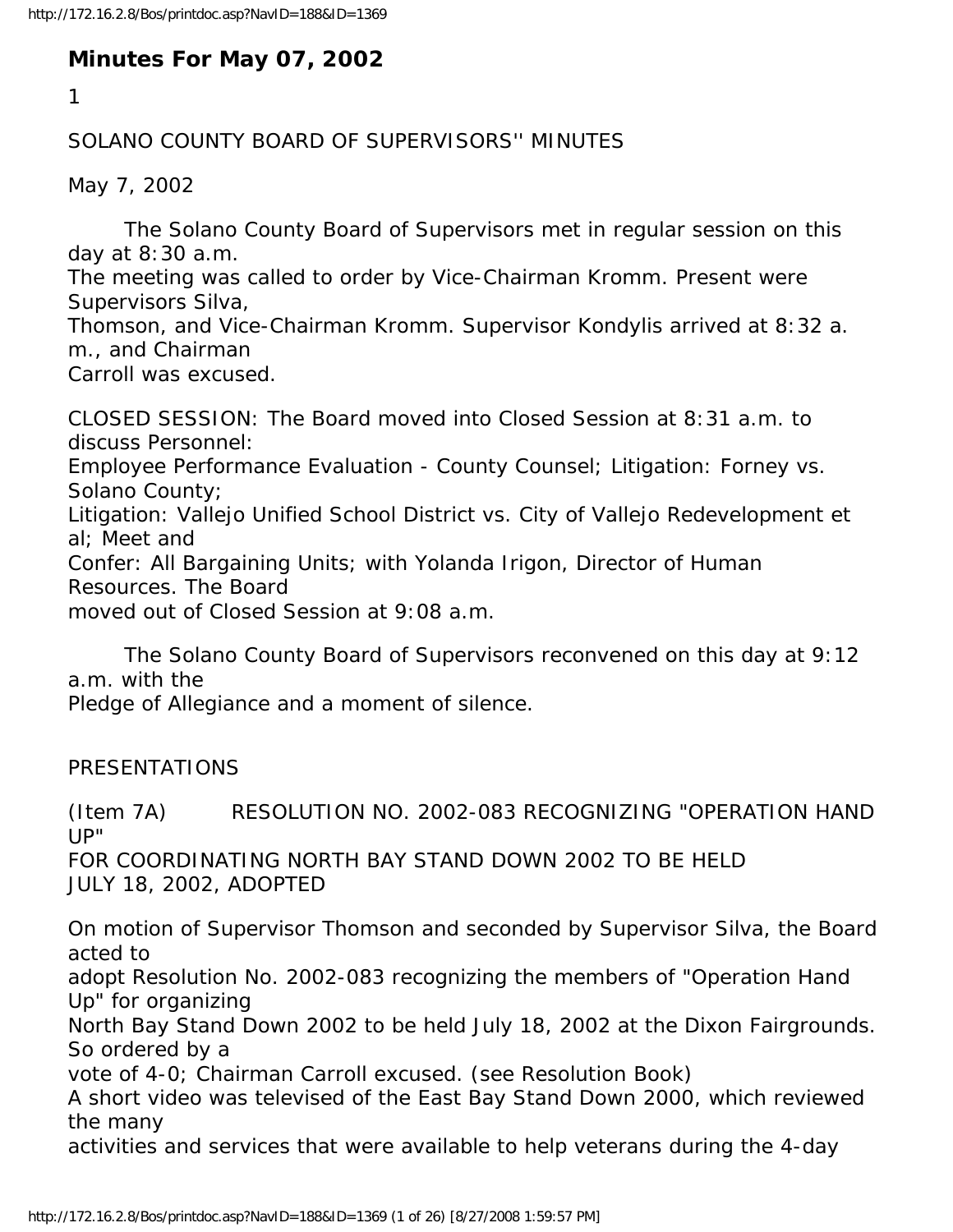project.

On behalf of the Board, Supervisor Thomson presented Veterans Service Officer Bill

Reardon, appearing on behalf of Operation Hand Up, with Resolution No. 2002- 083.

Carl Young, Stand Down Coordinator, noted the large number of veterans in need, thanked

Supervisors Thomson and Chairman Carroll for contributions to the project, and noted the project is

approximately \$3,000 short of the project goal. Mr. Young discussed some of the services that will

be available for the veterans, contributions from the community, and thanked the Board for their

support.

Responding to questions posed by Supervisor Silva regarding County contributions to this

operation, Director of Health and Social Services Patrick Duterte noted the County is contributing

in-kind support to assist with the event.

Supervisor Silva directed that \$1,000 of his budgetary discretionary promotional funding be

donated to the event.

NOTE: During discussion of Item 24A, the Third Quarter Financial Report, Supervisor

Silva directed that the contribution to the North Bay Stand Down 2002 be increased to \$2,000.

(Item 7B) RESOLUTION NO. 2002-102 DECLARING MAY 11, 2002 AS LETTER

CARRIER DAY IN SOLANO COUNTY, APPROVED

On motion of Supervisor Kondylis and seconded by Supervisor Silva, the Board acted to

adopt Resolution No. 2002-102 Declaring May 11, 2002 as Letter Carrier Day in Solano County.

So ordered by a vote of 4-0; Chairman Carroll excused. (see Resolution Book) On behalf of the Board, Supervisor Kondylis read the proclamation.

(Item 7C) RESOLUTION NO. 2002-084 SUPPORTING THE ESTABLISHMENT OF MAY 2002 AS NATIONAL DRUG COURT MONTH, ADOPTED

On motion of Supervisor Silva and seconded by Supervisor Thomson, the Board acted to

adopt Resolution No. 2002-084 supporting the establishment of May as National Drug Court

Month. So ordered by a vote of 4-0; Chairman Carroll excused. (see Resolution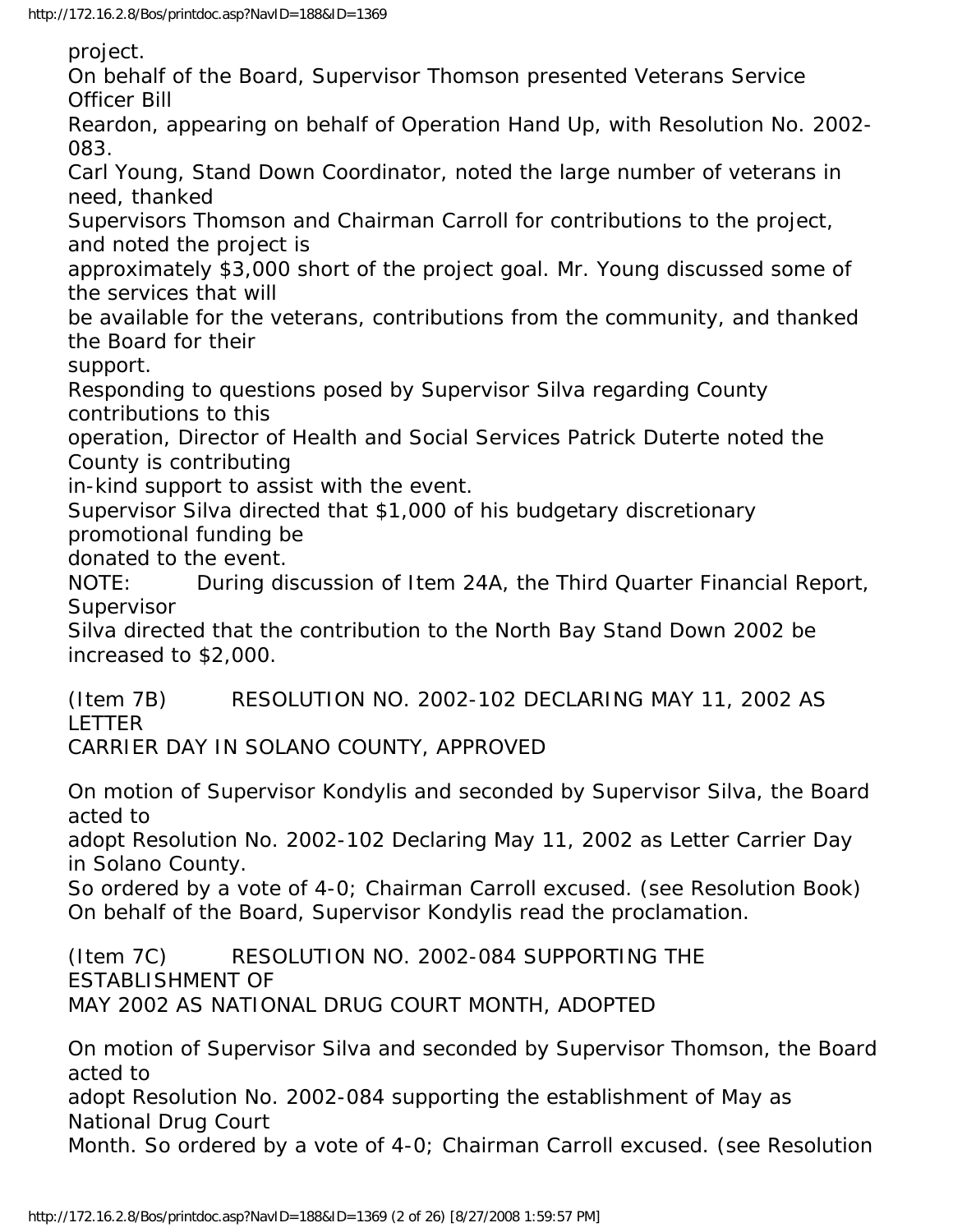Book)

On behalf of the Board, Supervisor Silva presented Court Executive Officer Charles Ramey

and Drug Court Coordinator Del Royer with Resolution No. 2002-084. Mr. Ramey recognized Mr. Royer for the tremendous collaborative effort in evolving the

drug court model, which is now being used in other factions of the court, and thanked the Board for

their support in the formation and continuation of this project.

Mr. Royer introduced Drug Court participant Lorraine Fine who noted how grateful she is

for this program, and how her life is turning around.

(Item 7D) PROCLAMATION RECOGNIZING THE TENTH DAY OF MAY, TWO-THOUSAND TWO CHILD CARE PROVIDER APPRECIATION DAY, APPROVED

On motion of Supervisor Kondylis and seconded by Supervisor Silva, the Board acted to

approve a proclamation recognizing May 10, 2002 as Child Care Provider Appreciation Day. So

ordered by a vote of 4-0; Chairman Carroll excused.

On behalf of the Board, Supervisor Kondylis presented the proclamation to Valerie Powell

and Yvonne Apilado from the Local Child Care Planning Council.

Ms. Powell noted the importance of our children for our future.

Ms. Apilado discussed the stresses on children, day care is a child''s second home, the low

pay of care providers, the dedicated staff, and thanked the Board for the recognition.

(Item 7E) RESOLUTION NO. 2002-085 COMMENDING MOIRA SULLIVAN FOR

HER WORK TO IMPROVE ACCESS TO HEALTH CARE FOR SOLANO COUNTY RESIDENTS, ADOPTED

On motion of Supervisor Kondylis and seconded by Vice-Chairman Kromm, the Board

acted to adopt Resolution No. 2002-085 recognizing Moira Sullivan of her work to improve access

to health care for Solano County residents. So ordered by a vote of 4-0;

Chairman Carroll excused.

(see Resolution Book)

On behalf of the Board, Vice-Chairman Kromm presented Ms. Sullivan with Resolution No.

2002-085 and a Plaque of Appreciation.

Ms. Sullivan noted the true collaborative effort of many people and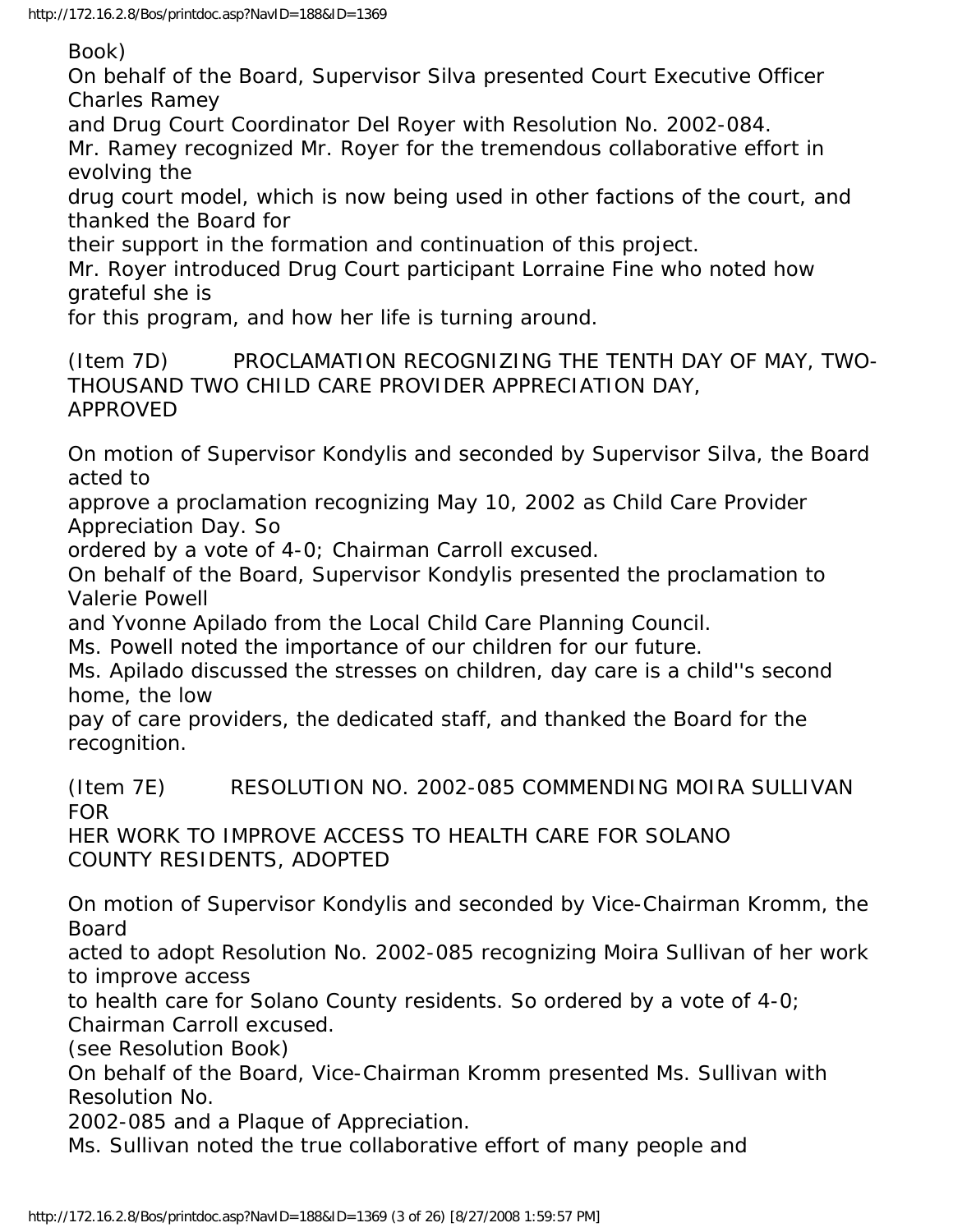organizations for the many local health programs.

(Item 7F) RESOLUTION NO. 2002-086 PROCLAIMING MAY 2002 AS MENTAL HEALTH MONTH IN SOLANO COUNTY, ADOPTED On motion of Supervisor Thomson and seconded by Supervisor Kondylis, the Board acted to adopt Resolution No. 2002-086 proclaiming May as Mental Health Month in Solano County. So ordered by a vote of 4-0; Chairman Carroll excused. (see Resolution Book) On behalf of the Board, Supervisor Thomson presented Lovella Smith, Mental Health Advisory Board, and Reverend Carmen Mason-Browne, Mental Health Advisory Board, with Resolution No. 2002-086. Ms. Smith noted the many changes and improvements in the County Mental **Health** programs, and discussed the many activities honoring Mental Health Month. Reverend Mason-Browne discussed responsibilities of the Mental Health Advisory Board, the large number of people affected by mental illness, the varied membership of the board, and the importance of public awareness. Reverend Mason-Browne noted the need for more participation, struggles of clients and their families, and acknowledged the Board and staff for their continued support. ITEMS FROM THE FLOOR APPEARANCE BY CATHY ANN HEWITT RE VARIOUS SUBJECTS

Cathy Ann Hewitt, Benicia, noted near completion of research on how cities and school

districts work together on providing a safe preventative milieu where children can be raised,

problematic situations in current society, the need for safety net services, support for the North-Bay

Stand Down, availability of classes at Solano Community College. Ms. Hewitt provided the Board

with a pamphlet "Adventures in Parenting", incorporated herein by reference, that is available free

from the National Institute of Child Health and Human Development.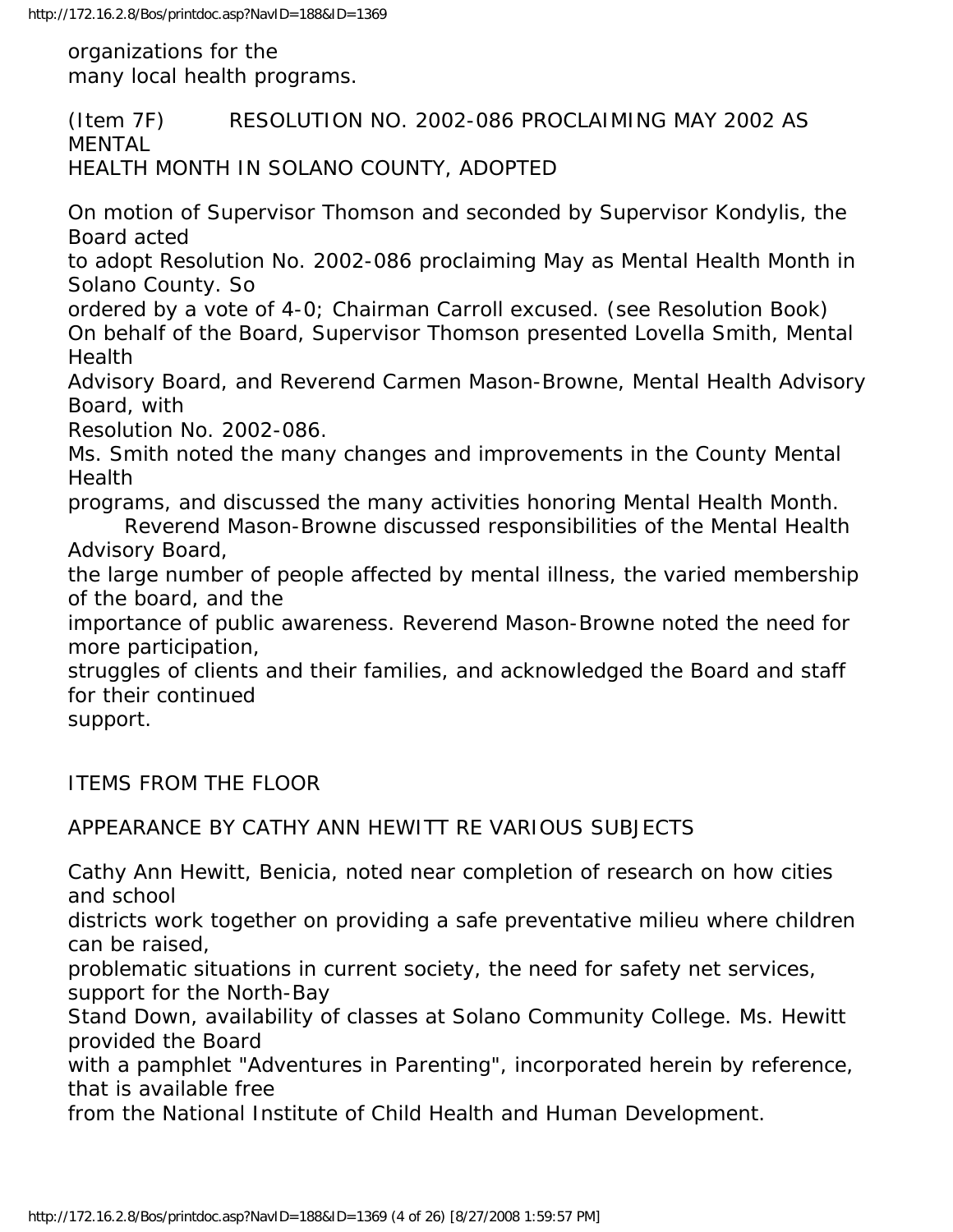APPEARANCE BY BRUCE BECKMAN RE CLUSTERING HOMES MODEL

 Bruce Beckman, Vacaville, voiced concern with division of large ranches into smaller

units, and expressed interest in the clustering homes model.

 Mr. Beckman was referred to the Department of Environmental Management for further information and assistance.

APPROVAL OF AGENDA

On motion of Supervisor Kondylis and seconded by Supervisor Thomson, the Board acted

to approve the submitted Agenda, incorporated herein by reference, with the following

modifications:

(Item 19A) Approval of a resolution supporting the State of California''s request for relief

from a federal penalty for failure to have a statewide child support automation system in place, removed from the Consent Calendar.

(Item 19B) Approval of a resolution amending the Allocation List to delete 1.0 FTE

Senior Family Support Officer position and add 1.0 FTE Supervising Family Support Officer position, removed from the Consent Calendar.

(Item 20B) Approval of a Notice of Completion for the Benicia Road Rehabilitation

Project completed by Bay Cities Paving and Grading, Inc. for a final cost of \$835,559, removed from the Consent Calendar.

So ordered by a vote of 4-0; Chairman Carroll excused.

## CONSENT CALENDAR

On motion of Supervisor Kondylis and seconded by Supervisor Silva, the Board acted to

approve the following Consent Calendar items by a vote of 4-0; Chairman Carroll excused.

(Item 12) MINUTES OF THE BOARD OF SUPERVISORS MEETING OF APRIL 9, 2002,

as outlined in the Agenda Submittal from the Clerk of the Board dated May 7, 2002,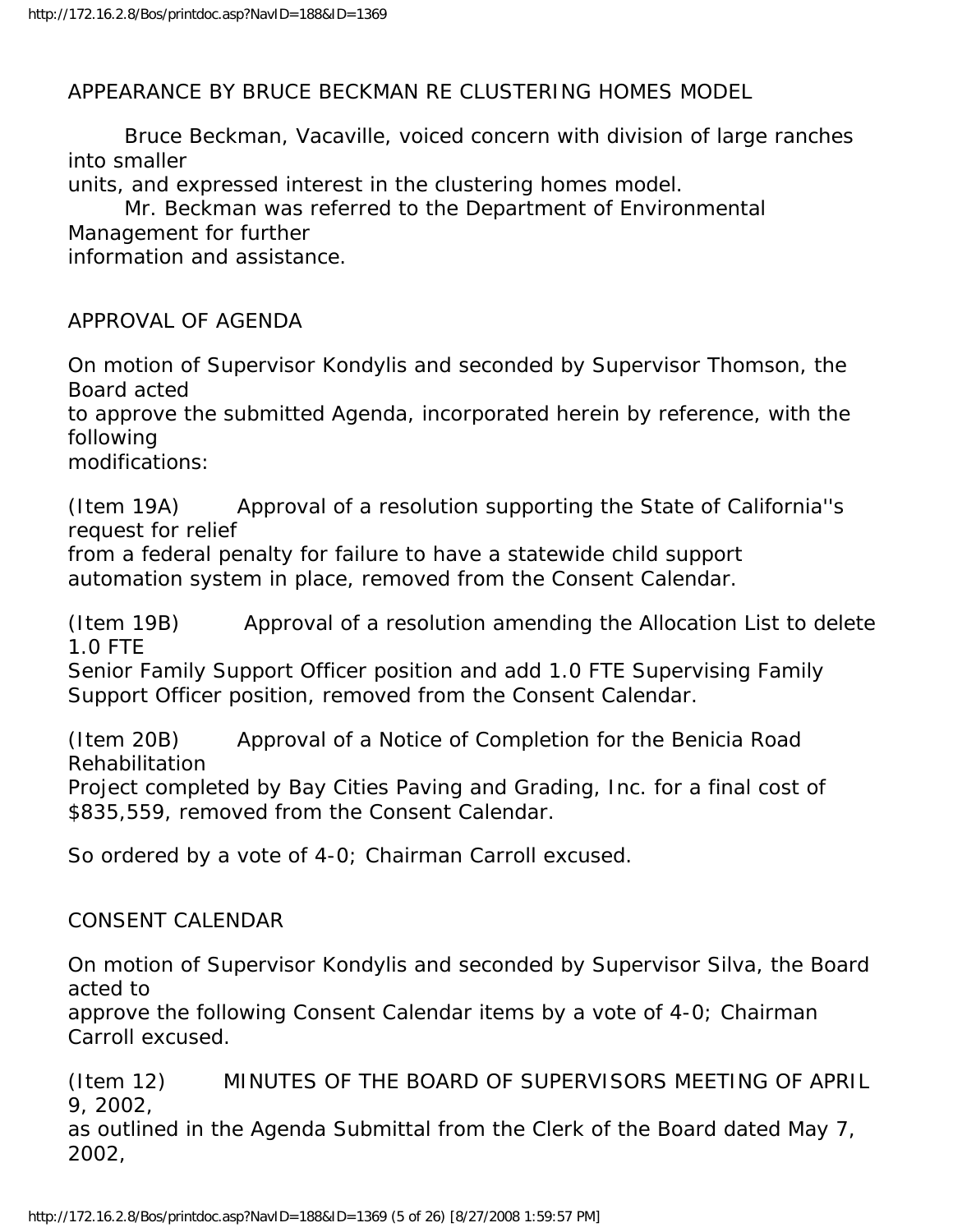incorporated herein by reference, approved.

(Item 13) QUARTERLY EXAMINATION OF THE BOOKS OF THE SOLANO **COUNTY** 

TREASURY AS OF MARCH 18, 2002, as outlined in the Agenda Submittal from the Auditor-Controller''s Office dated May 7, 2002, incorporated herein by reference,

approved.

(Item 14A) REVISED CONFLICT OF INTEREST CODE FOR THE SOLANO **COUNTY** 

OFFICE OF EDUCATION, as outlined in the Agenda Submittal from County Counsel''s Office dated May 7, 2002, incorporated herein by reference, approved.

(Item 14B) RESOLUTION NO. 2002-087 DISTRIBUTING UNCLAIMED **EXCESS** PROCEEDS ON APN 0071-052-470 TO THE COUNTY, adopted. (see Resolution Book)

(Item 15A) RESOLUTION NO. 2002-088 AUTHORIZING AND APPROVING THE

BORROWING OF FUNDS FOR FISCAL YEAR 2002-2003; THE ISSUANCE AND SALE OF A 2002-2003 TAX AND REVENUE ANTICIPATION NOTE THEREFORE AND PARTICIPATION IN THE CALIFORNIA COMMUNITIES CASH FLOW FINANCING PROGRAM, ADOPTED, adopted. (see Resolution Book)

(Item 15B) BENICIA UNIFIED SCHOOL DISTRICT, DIXON UNIFIED **SCHOOL** 

DISTRICT AND TRAVIS UNIFIED SCHOOL DISTRICT TO ISSUE 2002-2003 TAX AND REVENUE ANTICIPATION NOTES AS PART OF THE CALIFORNIA SCHOOL BOARDS ASSOCIATION FINANCE CORPORATION CASH FLOW BORROWING PROGRAM, as outlined in the Agenda Submittal from Treasurer-Tax Collector-County Clerk dated May 7, 2002, incorporated herein

by reference, approved.

(Item 16A) AMENDMENT TO AGREEMENT WITH JOSCELYN C. JONES RE CONDUCTING HEARINGS FOR PATIENTS AT CALIFORNIA SPECIALTY HOSPITAL AND TELECARE SOLANO PSYCHIATRIC HEALTH FACILITY, as outlined in the Agenda Submittal from Health and Social Services dated May 7, 2002, incorporated herein by reference, approved along with the County Administrator''s recommendations regarding paying hearing costs for nonresidents.

Chairman authorized to sign said contract on behalf of Solano County.

(Item 16B) AGREEMENT WITH PHARMATOX, INC. AND AN AGREEMENT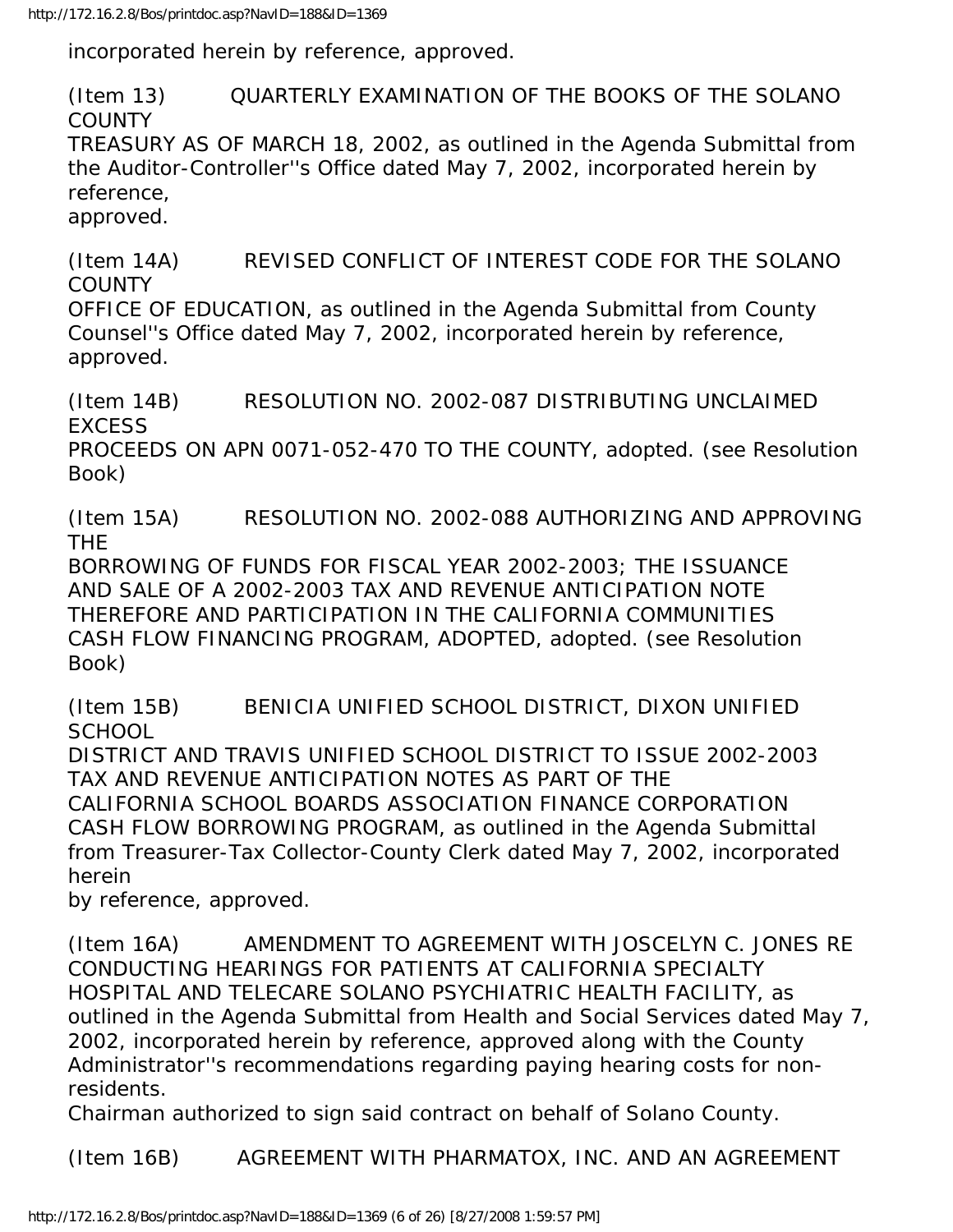## WITH

HEALTHY PARTNERSHIPS, INC. TO PROVIDE SUBSTANCE ABUSE DRUG MEDI-CAL (DMC) TREATMENT SERVICES; as outlined in the Agenda Submittal from Health and Social Services dated May 7, 2002, incorporated herein

by reference, approved and Chairman authorized to sign said contracts on behalf of

Solano County.

 APPROPRIATION TRANSFER IN THE AMOUNT OF \$177,000 FROM UNANTICIPATED REVENUE FOR CONTRACT EXPENDITURE, as outlined in the Agenda Submittal from Health and Social Services dated May 7, 2002, incorporated herein by reference approved.

(Item 17A) RESOLUTION NO. 2002-089 AND PLAQUE OF APPRECIATION **HONORING** CHIEF DEPUTY ED MCKEE FOR TWENTY-EIGHT YEARS OF SERVICE TO SOLANO COUNTY, approved. (see Resolution Book)

(Item 17B) RESOLUTION NO. 2002-090 AUTHORIZING SHERIFF, UNDERSHERIFF, AND SHERIFF''S OFFICE DIRECTOR OF ADMINISTRATIVE SERVICES SIGNING AUTHORITY FOR CLAIMS SUBMITTED TO THE STATE

CONTROLLER''S OFFICE UNDER SECTION 4750 OF THE CALIFORNIA PENAL CODE, adopted. (see Resolution Book)

(Item 17C) RESOLUTION NO. 2002-091 APPROVING GRANT APPLICATION WITH THE CALIFORNIA DEPARTMENT OF BOATING AND WATERWAYS AND PROVIDE AUTHORIZATION FOR THE SHERIFF TO SIGN APPLICATION, adopted. (see Resolution Book)

 RESOLUTION NO. 2002-092 APPROVING THE PARTICIPATION OF SUISUN CITY IN THE STATE BOATING SAFETY PROGRAM GRANT WITH THE COUNTY OF SOLANO, adopted. (see Resolution Book)

(Item 18) RESOLUTION NO. 2002-093 APPROVING GRANT APPLICATION FOR CONTINUATION OF VERTICAL DEFENSE OF INDIGENTS PROGRAM, adopted. (see Resolution Book)

(Item 20A) AGREEMENT WITH CUTLER AND ASSOCIATES FOR PROFESSIONAL SERVICES RE PLEASANTS VALLEY ROAD IMPROVEMENT PROJECT, as outlined in the Agenda Submittal from the Department of Transportation dated May

7, 2002, incorporated herein by reference, approved and County Administrator authorized to sign said agreement on behalf of Solano County.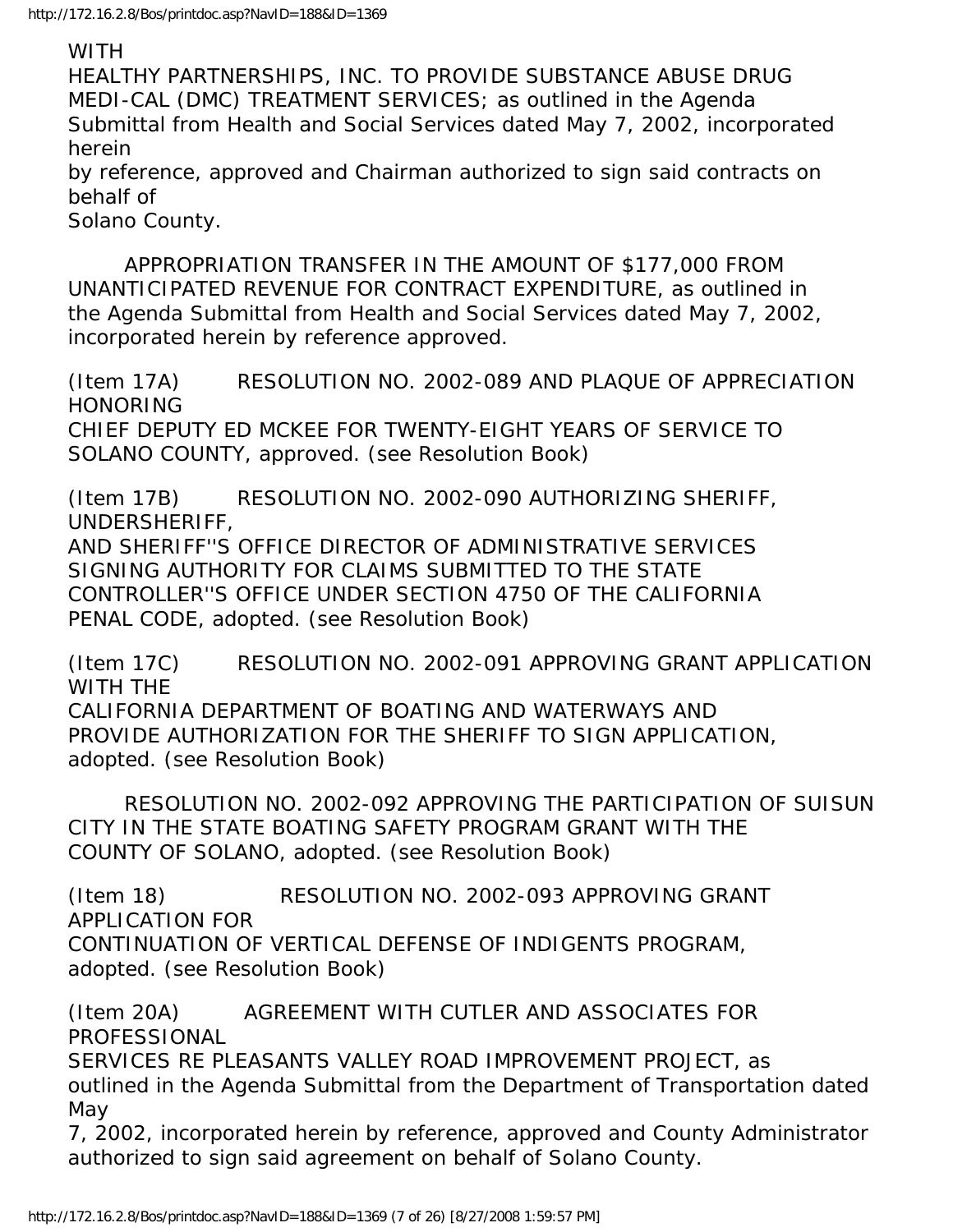(Item 21A) RESOLUTION NO. 2002-096 AND PLAQUE OF APPRECIATION HONORING CHRISTOPHER MONSKE, PLANNING PROGRAM MANAGER, FOR OVER TWENTY-SEVEN YEARS OF SERVICE TO SOLANO COUNTY, approved (see Resolution Book)

(Item 21B) RESOLUTION NO. 2002-097 AUTHORIZING APPLICATION TO THE CALIFORNIA DEBT LIMIT ALLOCATION COMMITTEE TO PERMIT THE CONTINUED ISSUANCE OF QUALIFIED MORTGAGE CREDIT CERTIFICATES THROUGHOUT THE UNINCORPORATED COUNTY AND THE CITIES OF DIXON, FAIRFIELD, SUISUN CITY, AND RIO VISTA, adopted. (see Resolution Book)

SPECIAL DISTRICTS GOVERNED BY THE BOARD OF SUPERVISORS:

(Item 22) IN-HOME SUPPORTIVE SERVICES PUBLIC AUTHORITY Minutes regarding this matter are contained in the In-Home Supportive Services Public Authority Minutes Book.

ORDERS

(Item 19A) RESOLUTION NO. 2002-094 SUPPORTING THE STATE OF CALIFORNIA''S REQUEST FOR RELIEF FROM A FEDERAL PENALTY FOR FAILURE TO HAVE A STATEWIDE CHILD SUPPORT AUTOMATION SYSTEM IN PLACE, ADOPTED

The Board was provided with an Agenda Submittal from DA/Family Support dated May 7,

2002, incorporated herein by reference, regarding support of the State of California''s request from a

federal penalty for failure to have a statewide child support automation system in place.

Cathy Ann Hewitt, Benicia, feels penalties are not useful, feels parents should recognize

their responsibility to ensure their children''s wellbeing comes first, the need for parents to

participate in their children''s lives, and feels society is not responsible for everyone''s lifelong

needs, and streamlining is needed to track parents that do not provide for their children''s support.

 On motion of Supervisor Silva and seconded by Supervisor Kondylis, the Board acted to

adopt Resolution No. 2002-094 Supporting the State of California''s request for Relief From a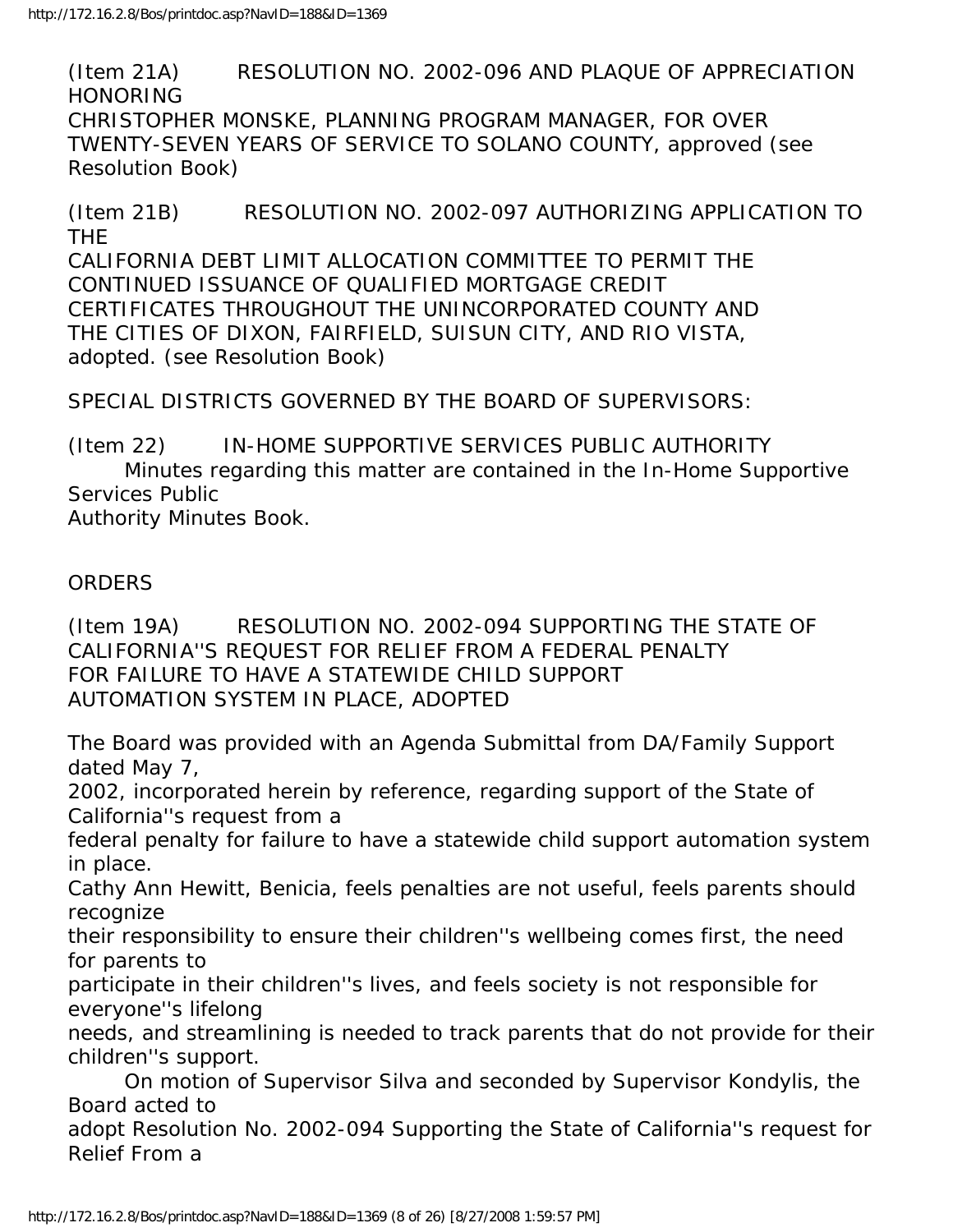Federal Penalty for Failure to have a Statewide Child Support Automation System in Place. So

ordered by a vote of 4-0; Chairman Carroll excused. (see Resolution Book)

(Item 19B) RESOLUTION NO. 2002-095 AMENDING THE LIST OF NUMBERS AND CLASSIFICATIONS OF POSITIONS WITHIN SOLANO COUNTY (DISTRICT ATTORNEY/FAMILY SUPPORT), ADOPTED

 The Board was provided with an Agenda Submittal from DA/Family Support dated May 7,

2002, incorporated herein by reference, regarding position changes within the department.

 Cathy Ann Hewitt, Benicia, voiced concern regarding the ration of workers to supervisors,

and cautioned in not adding too much administration rather than people directly working in the

field.

 Dennis Covell, Family Support Administrator, noted there are sixty-five caseworker

positions, with the current ratio of 1 to 16. This addition will allow a ratio of 1 to 13. Supervisors

in this division are working supervisors with hands on supervision.

 Vice-Chairman Kromm feels the 1 to 16 ratio is too large for effective supervision, and that

the 1 to 13 is still large.

 On motion of Supervisor Kondylis and seconded by Supervisor Silva, the Board acted to

adopt Resolution No. 2002-095 Amending the List of Numbers and Classifications of Positions

within Solano County. So ordered by a vote of 4-0; Chairman Carroll excused. (see Resolution

Book)

(Item 20B) NOTICE OF COMPLETION RE BENICIA ROAD REHABILITATION PROJECT COMPLETED BY BAY CITIES PAVING AND GRADING, INC., APPROVED

The Board was provided with an Agenda Submittal from the Department of Transportation

dated May 7, 2002, incorporated herein by reference, regarding completion of the Benicia Road

Rehabilitation Project.

Donald Tipton, Vallejo, expressed concern regarding the allocation of funds for this project,

voiced concern with how the funds from the Homeacres Settlement Fund are being spent, and noted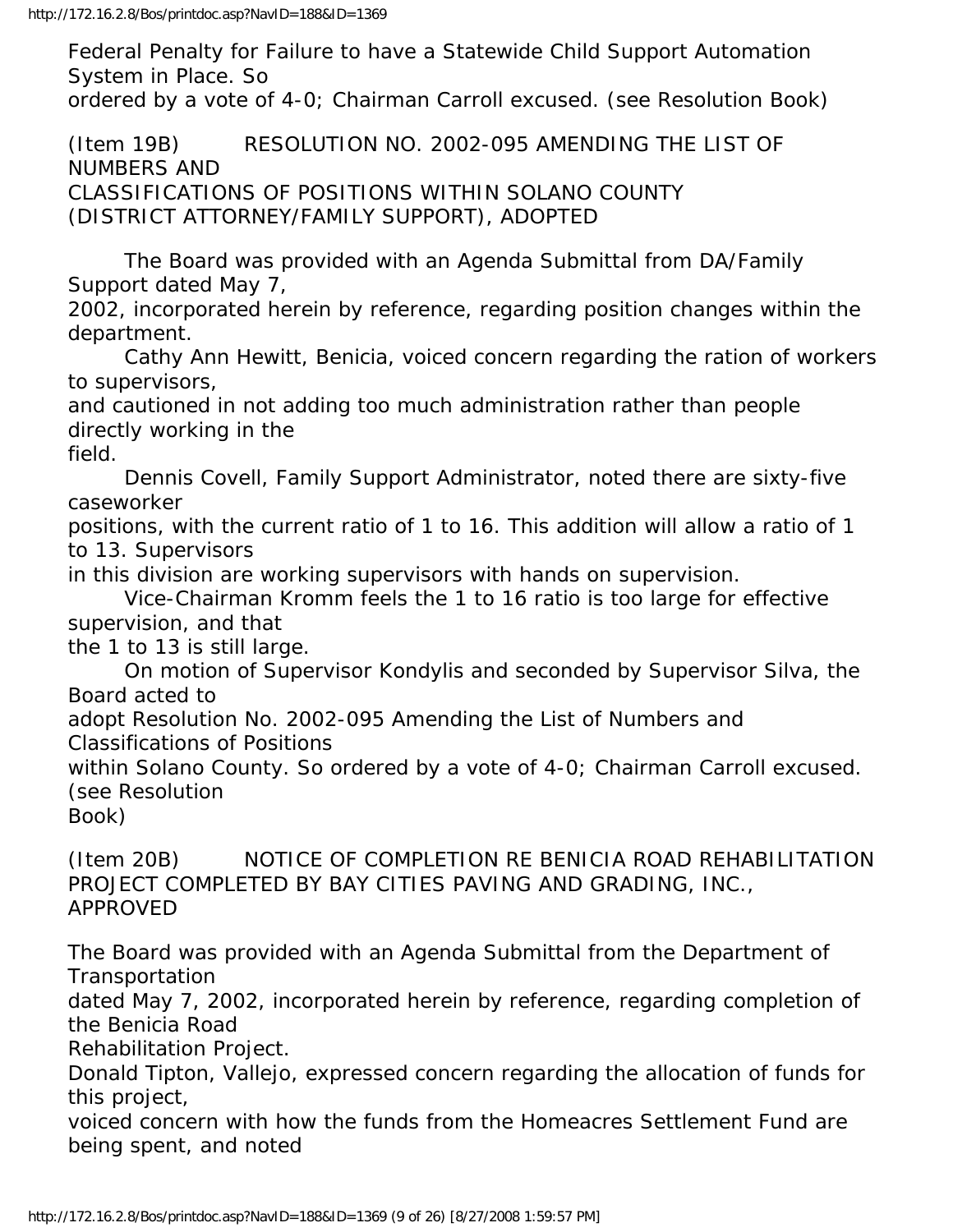past requests for a detailed summary of funding sources which he has not received.

Responding to direction of Vice-Chairman Kromm, Director of Transportation Charlie Jones

noted he would provide the information to Mr. Tipton.

 On motion of Supervisor Kondylis and seconded by Supervisor Silva, the Board acted to

approve the Notice of Completion for the Benicia Road Rehabilitation Project. So ordered by a

vote of 4-0; Chairman Carroll excused.

(Item 25) SETTING OF SOLANO COUNTY CRIMINAL JUSTICE ADMINISTRATION (BOOKING) FEE FOR FY2002/03, CONTINUED TO MAY 28, 2002

 Auditor Controller Bill Eldridge reviewed the information contained in an Agenda Submittal

from his office dated May 7, 2002, incorporated herein by reference, regarding the adjustment of

the Solano County Criminal Justice Administration (Booking) Fee for FY2002/03.

 County Administrator Michael Johnson reviewed a brief history of the Booking Fees and

opposition of the cities to this fee. In response to the cities concerns the Tier II Booking Fees were

developed at a reduced rate for a site and release of prisoners, the booking fees are based on actual

costs, and noted the willingness to modify the booking fees at any point in the year if the costs are

reduced.

 Responding to questions posed by Vice-Chairman Kromm regarding the time it takes to

book a person, Sheriff Gary Stanton noted there are many aspects to booking a prisoner and the

time for each booking depends on the circumstances.

Vice-Chairman Kromm opened the public hearing.

 Benicia Police Chief Jim Trimble, representing the Solano Chiefs and Sheriff Association,

feels this practice puts public safety professionals in the position of debating issues if incarceration

is appropriate or not based on fiscal concerns rather than on public safety, and noted the police

chiefs do object to any increases. Chief Trimble noted receipt of a report on the increase in mid

March, feels additional time is needed to analyze the information, requested information relative to

the steps for a legal booking and how that reflects on the report that was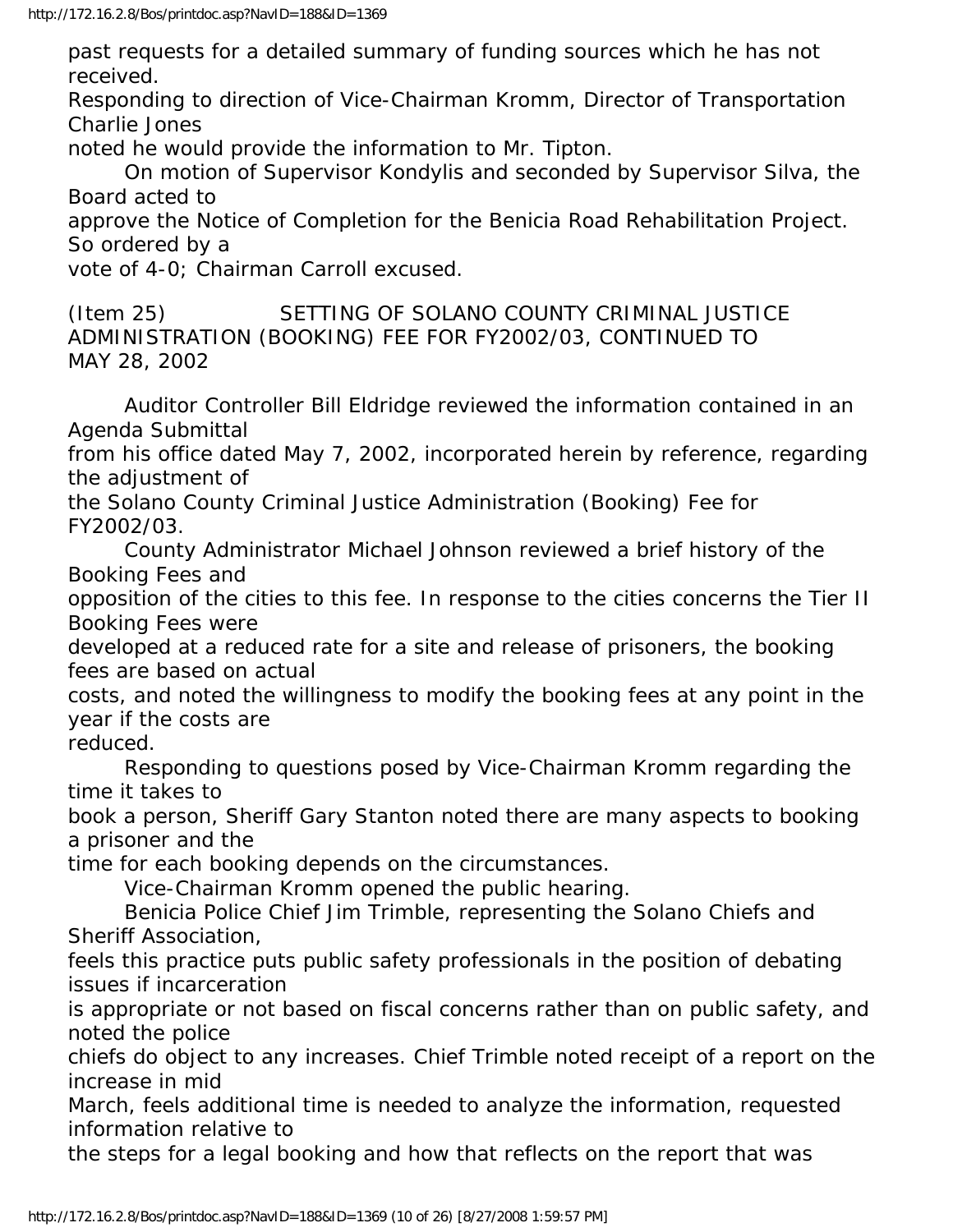received. The chiefs do not

understand, based on the document, what steps were considered. There are questions if court

ordered bookings were withdrawn, and requested a delay in the decision to allow time for additional

review by the chiefs and County staff.

 Responding to questions posed by Supervisor Thomson regarding when this fee must be

adopted, County Counsel Dennis Bunting noted the fee must be adopted prior to July 1st, and noted

that the adoption could be extended for a week or so to meet other legal requirements.

 Responding to questions posed by Supervisor Thomson relative to recovering costs from

prisoners, Mr. Bunting noted part or all of the cost can be recovered from the person being booked.

 There was a brief discussion regarding further research into fee recovery from the person

being sentenced and distribution of the fees back to the remitting agencies.

 Vice-Chairman Kromm noted consensus to continue this public hearing to May 28, 2002 to

allow additional time for review of the documentation, and directed staff to work with the police

chiefs to answer any questions.

 Supervisor Thomson noted the issue would be taken to the Justice Committee for discussion

with the judges.

(Item 24A) FY 2001/2002 THIRD QUARTER FINANCIAL REPORT, ACCEPTED

 APPROPRIATION TRANSFERS FOR VARIOUS DEPARTMENTS, APPROVED

RESOLUTION NO. 2002-098 AMENDING THE LIST OF NUMBERS

AND

CLASSIFICATIONS OF POSTIONS WITH SOLANO COUNTY (GENERAL SERVICES), ADOPTED

 County Administrator Michael Johnson reviewed the information contained in the

Agenda Submittal from his department dated May 7, 2002, incorporated herein by reference,

regarding the financial status of the County for the third quarter of this fiscal year. Mr. Johnson

reviewed the recommendations, and noted that the Promotions Budget does not have funds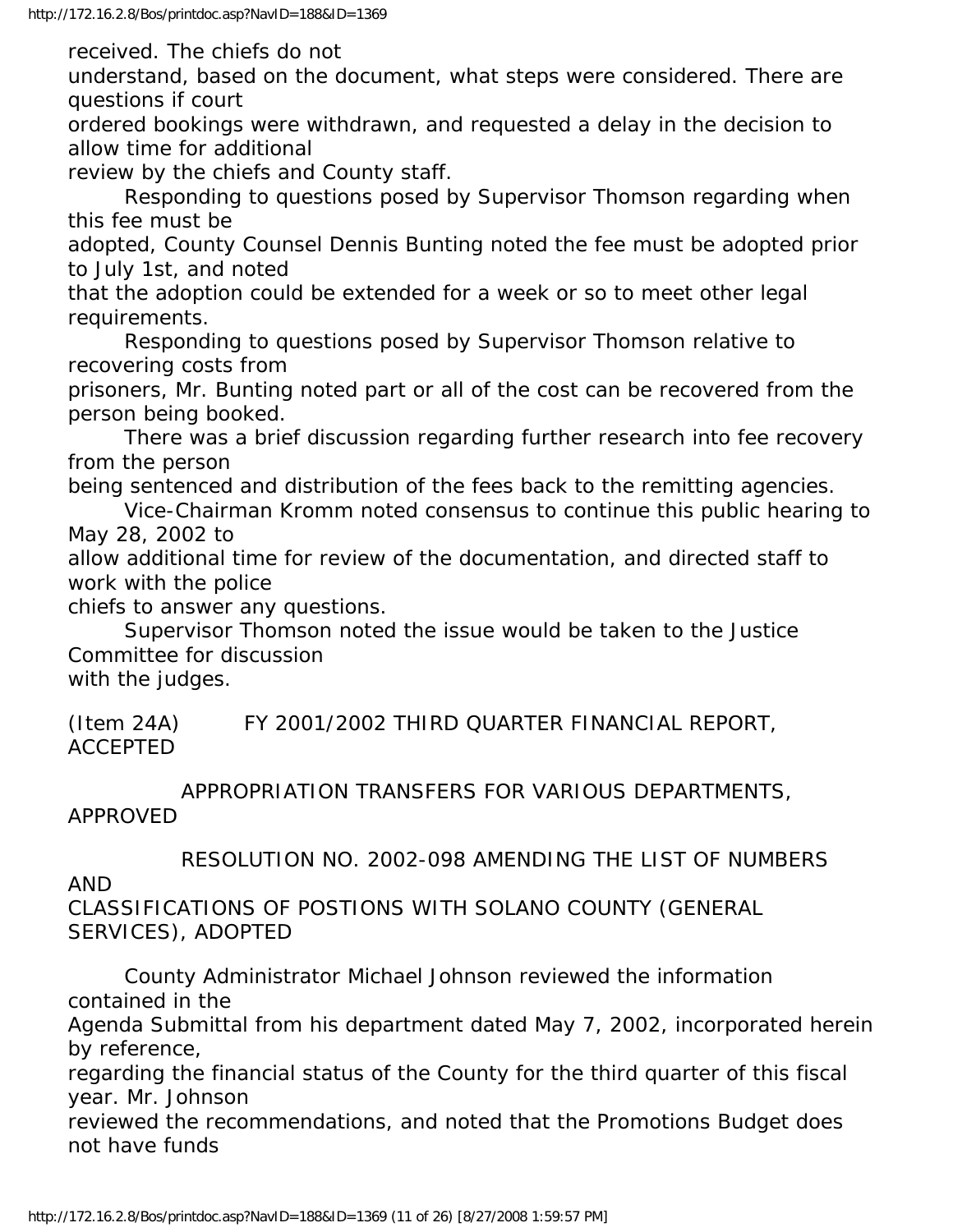http://172.16.2.8/Bos/printdoc.asp?NavID=188&ID=1369

available for additional expenditures at this time.

 Supervisor Silva directed that his contribution to the North Bay Stand Down 2002 be

increased to \$2,000.

 Mr. Johnson noted the projected fund balance is approximately \$10.2 million and will be

used as a means of financing the FY 2002/03 budget, fiscal uncertainty of the State budget,

projected significant financial hardship for the County next year, and any fund balance over the

\$10.2 million be set aside in a reserve to address economic uncertainty.

 Responding to questions posed by Supervisor Kondylis regarding recommendations number

eight and eleven, recommendation number 14 on increase staff in General Services, Assistant

County Administrator – Budget Quang Ho noted these items are to transfer and receive money

between budget units. The costs for the added positions listed in recommendation 14 will be

charged to the departments receiving their services.

 Supervisor Kondylis noted opposition to recommendations eight and eleven.

 Donald Tipton, Vallejo, voiced concern regarding staffing levels in the Department of

Environmental Management, listed on page A-7; and with the courts not wanting to pay charges

relating to Workers Compensation Insurance for Court Security services to the Sheriff''s

Department.

 Responding to questions posed by Mr. Tipton regarding staffing, Director of Environmental

Management Birgitta Corsello discussed difficulties in recruiting planners and various departmental

professional staff, and use of contract planners to address current planning projects and

rescheduling of some long-term planning projects. Ms. Corsello reviewed those projects.

 Supervisor Kondylis voiced concern regarding the term "salary savings", and feels different

wording is needed to describe the funds not used when positions are not filed. These "salary

savings" reflect lost services to the public.

 Relative to the questions for payment by the Courts for Court Security Services, Mr.

Johnson noted in a recent decision by the Administrative Office of the Courts (AOC) that these

charges will be paid by the courts, and noted objection by the previous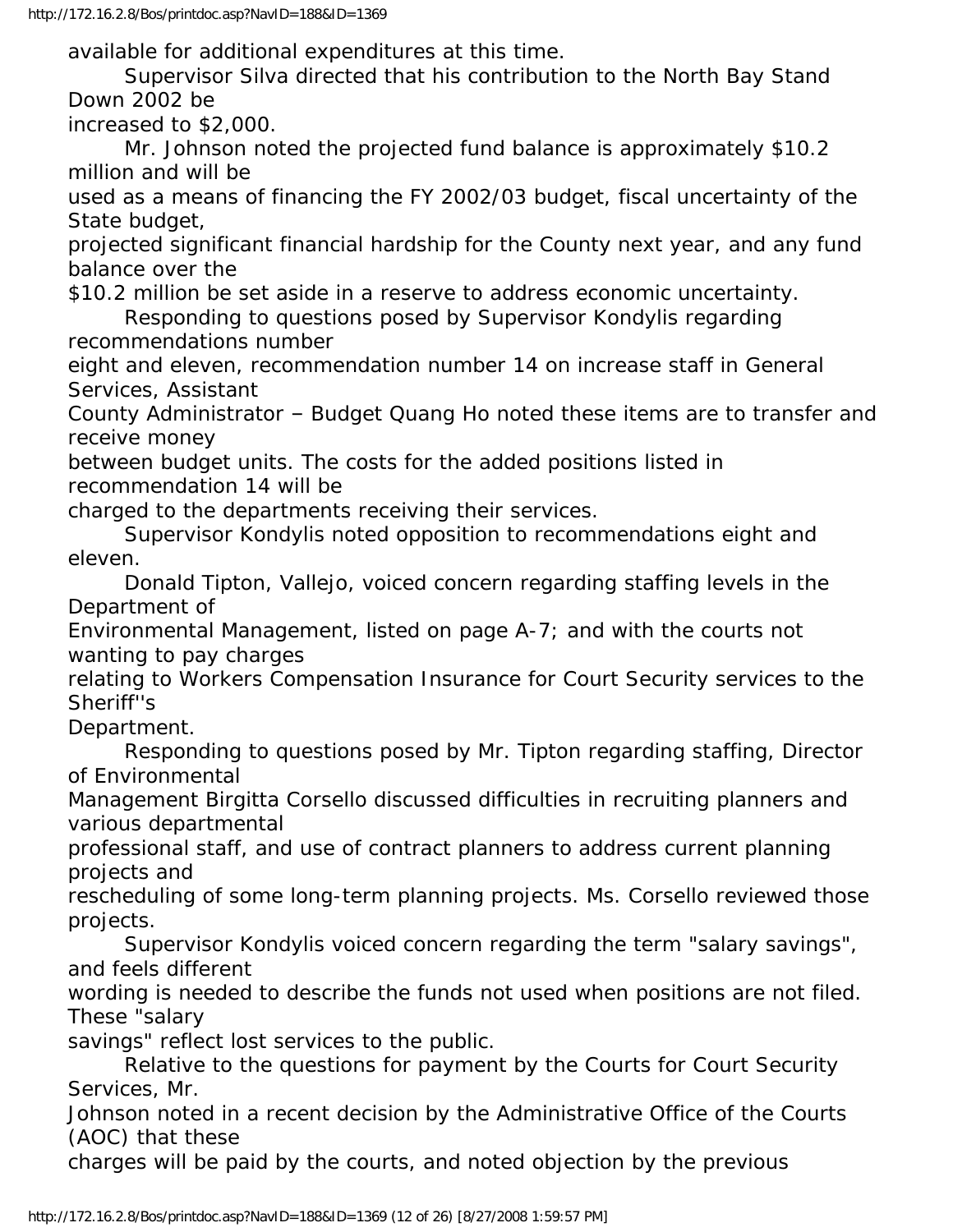Presiding Judge on paying these charges.

 Vice-Chairman Kromm voiced concern regarding Environmental Management and feels

additional funds are needed for additional staff and support, and with General Services and the need

for a dedicated Parks Manager. Supervisor Silva discussed the potential benefits of a Parks

Manager.

 Responding to questions posed by Vice-Chairman Kromm regarding reduced Mental Health

revenues, increased revenues for EPSDT programs, and with return of Rural Health Services

funding, Britt Ferguson, County Administrator''s Office, discussed over projection of Medi-Cal

revenues, and communication issues within the department. Mr. Ferguson noted the varied

departments within Health and Social Services and the mix of revenue increases and decreases

within the department, and discussed the overall departmental shortfall. The State budget could still

affect this budget. To receive Rural Health Services money the County is required to meet certain

levels of spending, which the requirement was not met in the prior fiscal year, noted future controls

to ensure the level of required spending is maintained, or the possibility of turning the program over

to the State.

 Responding to concerns voiced by Vice-Chairman Kromm regarding management issues in

Health and Social Services, Director of Health and Social Services Patrick Duterte agrees the

department needs a lot of work; better communication is needed, and committed to major

improvements within the next year.

 On motion of Supervisor Kondylis and seconded by Supervisor Thomson, the Board acted

to approve the recommendations, except recommendations 8 and 11, for the Third Quarter Financial

Update. So ordered by a vote of 4-0; Chairman Carroll excused.

 Responding to questions posed by Vice-Chairman Kromm if recommendations 8 and 11 are

not approved if they could be part of the budget process, Mr. Johnson noted the items can be

brought back as part of an update for the Government Center Project or, if necessary, can be

included as part of the budget process.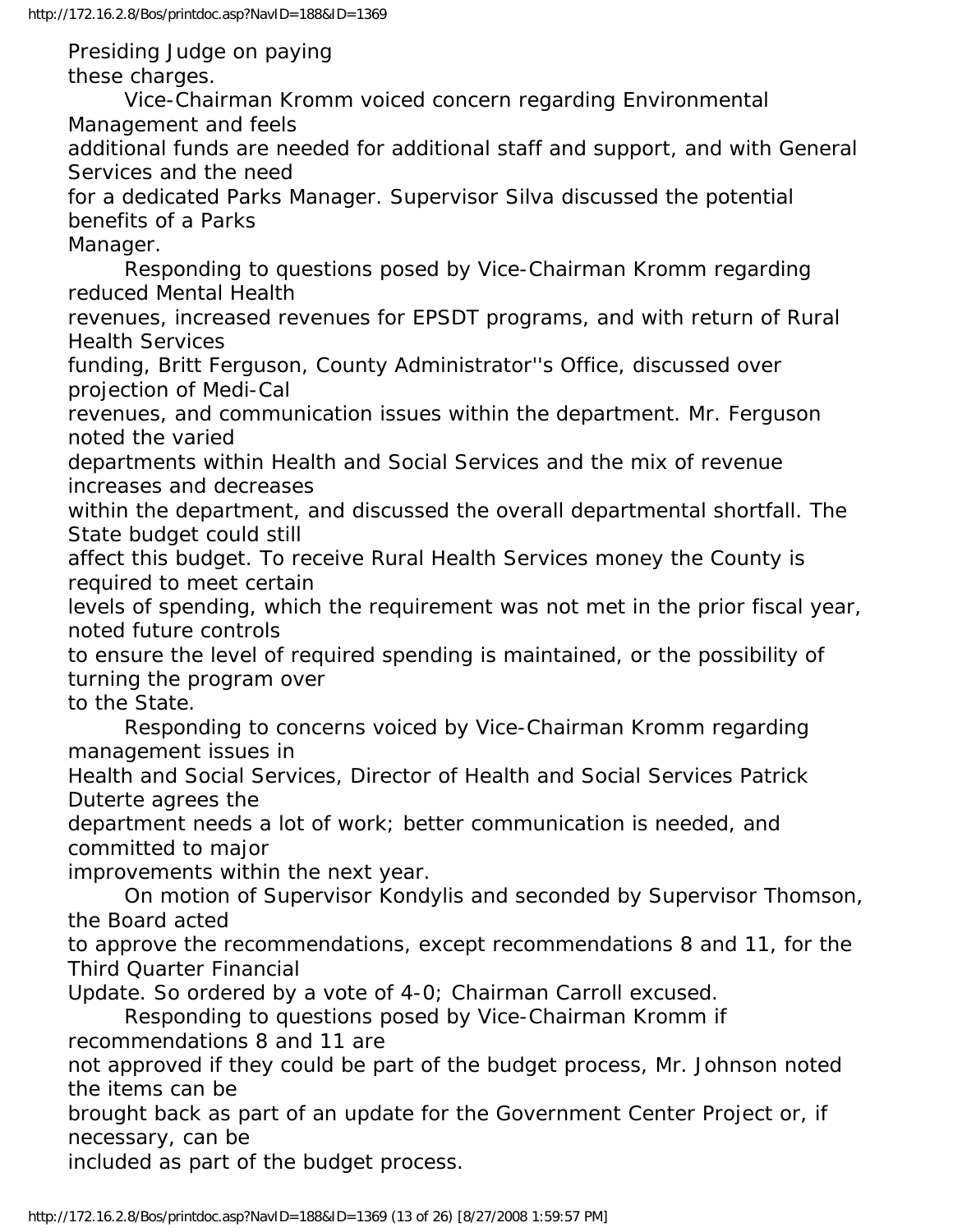A motion was made by Supervisor Thomson and seconded by Supervisor Kromm, regarding

recommendations 8 and 11, which failed on a vote of 3-1, Supervisor Kondylis voted no, and a

4/5''s vote approval was required.

(Item 24C) BOARD OF SUPERVISORS MEETING OF JULY 23, 2002, CANCELLED

 The Board was provided with an Agenda Submittal from County Administrator''s Office

dated May 7, 2002, incorporated herein by reference, regarding canceling the Board meeting of July

23, 2002.

 On motion of Supervisor Kondylis and seconded by Supervisor Silva, the Board acted to

cancel the regular Board of Supervisors Meeting of July 23, 2002. So ordered by a vote of 4-0;

Chairman Carroll excused.

(Item 24D) LETTER TO BE SENT TO LEGISLATORS RE CURRENT BUDGETARY CONCERNS

 Assistant County Administrator Darby Hayes reviewed the information contained in the

Agenda Submittal from his Office dated May 7, 2002, incorporated herein by reference, regarding

participation in the upcoming joint Legislative Action Days.

 Supervisor Kondylis noted the importance in contacting our legislators and expressing the

County''s concerns, and suggested a letter be drafted to the legislators stating the specific concerns

to Solano County. Supervisor Kondylis encouraged the County Administrator''s staff, the Sheriff''s

Department, and the unions to participate in this action.

 Vice-Chairman Kromm noted his adamant opposition to the proposed recommendation, as

listed in Legislative Bulletin #4, by California State Association of Counties (CSAC) for the State

to securitize the Master Settlement Agreement funds to be used for one time adjustment, and does

not want that recommendation included in any letter.

 Vice-Chairman Kromm noted consensus for the County Administrator''s Office to draft a

letter to our legislators outlining specific concerns related to Solano County.

(Item 26) RESOLUTION NO. 2002-103 OF INTENTION TO APPROVE AN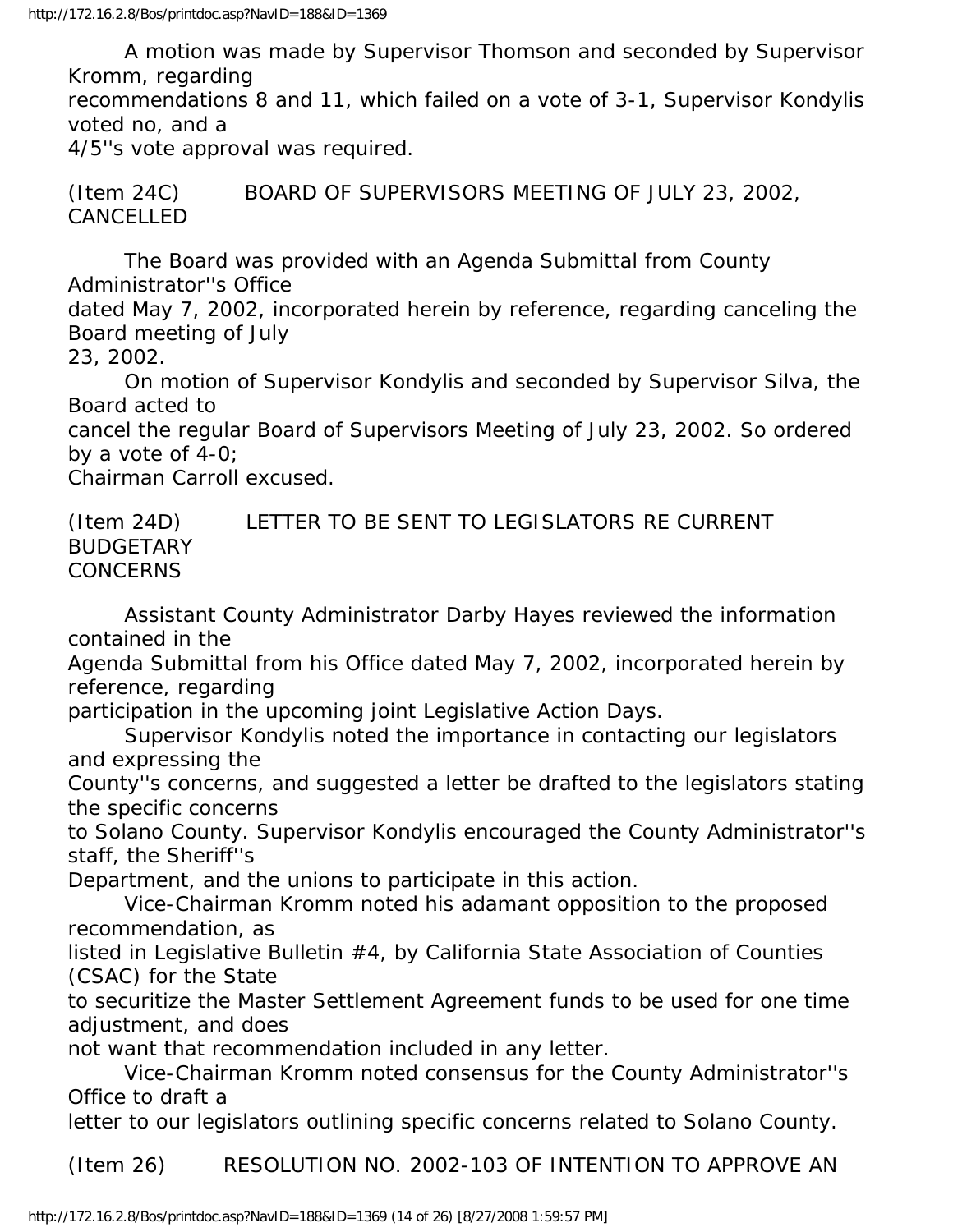AMENDMENT TO CONTRACT BETWEEN THE BOARD OF ADMINISTRATION CALIFORNIA PUBLIC EMPLOYEES'' RETIREMENT SYSTEM AND THE BOARD OF SUPERVISORS COUNTY OF SOLANO (2% @50, PROBATION OFFICERS), ADOPTED

 ORDINANCE REGARDING AN AMENDMENT TO THE PUBLIC EMPLOYEES RETIREMENT SYSTEM (PERS) CONTRACT TO PROVIDE 2% @50 FOR PROBATION OFFICERS, ADOPTED ON FIRST READING. SECOND READING SCHEDULED FOR MAY 28, 2002

On motion of Supervisor Kondylis and seconded by Silva, the Board directed that the

proposed ordinance be read by title only. So ordered by a vote of 4-0; Chairman Carroll excused.

 The Board was provided with an Agenda Submittal from the Department of Human

Resources dated May 7, 2002, incorporated herein by reference, regarding amending the retirement

benefits of the Probation Offices.

 On motion of Supervisor Kondylis and seconded by Supervisor Silva, the Board acted to

adopt Resolution No. 2002-103 of Intention to approve an amendment to contract between the

Board of Administration California Public Employees'' Retirement System and the Board of

Supervisors County of Solano (2% @50, Probation Officers), and adopt on first reading an

ordinance regarding an amendment to the Public Employees Retirement System (PERS) contract to

provide 2% @50 for Probation Officers. Second reading scheduled for May 28, 2002. So ordered

by a vote of 4-0; Chairman Carroll excused. (see Resolution Book)

(Item 30A) KAREN LASSELL AND BECKY NEITHERCUTT APPOINTED TO THE

LOCAL CHILD CARE PLANNING COUNCIL

On motion of Supervisor Kondylis and seconded by Supervisor Silva, the Board acted to

appoint Karen Lassell and Becky Neithercutt to the Local Child Care Planning Council. So ordered

by a vote of 4-0; Chairman Carroll excused.

(Item 30B) MARK MINNIS, DARRELL FERREIRA, AND HARRY STEWART APPOINTED TO THE BOARD OF TRUSTEES OF RECLAMATION DISTRICT #2134

On motion of Supervisor Kondylis and seconded by Supervisor Silva, the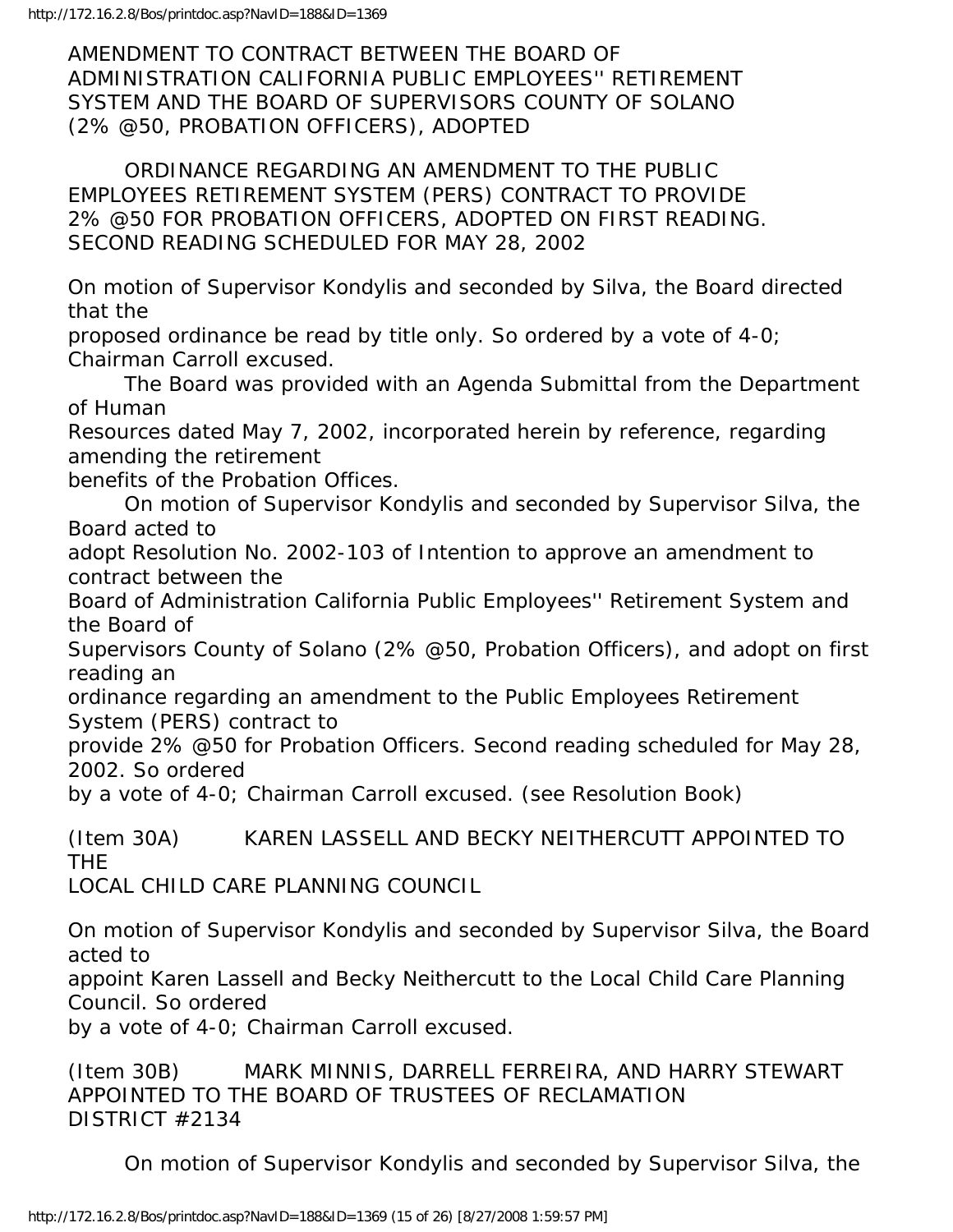Board acted to appoint Mark Minnis, Darrell Ferreira, and Harry Stewart to the Board of Trustees of Reclamation District #2134. So ordered by a vote of 4-0; Chairman Carroll excused.

(Item 30C) TRACEY LEE REAPPOINTED TO THE SOLANO COUNTY ALCOHOL AND DRUG ADVISORY BOARD

 On motion of Supervisor Kondylis and seconded by Supervisor Silva, the Board acted to reappoint Tracey Lee to the Solano County Alcohol and Drug Advisory Board. So ordered by a vote of 4-0; Chairman Carroll excused.

(Item 30D) ALBERT MEDVITZ AND RUSSELL LESTER APPOINTED TO THE AGRICULTURAL ADVISORY COMMITTEE

 On motion of Supervisor Kondylis and seconded by Supervisor Silva, the Board acted to appoint Albert Medvitz and Russell Lester to the Agricultural Advisory Committee. So ordered by a vote of 4-0; Chairman Carroll excused.

(Item 30E) RESIGNATION OF BILL HAYDEN, COLETTE MACKENGEL, AND CHIEF LAURENCE EADE FROM THE CHILDREN''S NETWORK COUNCIL, RECEIVED

 On motion of Supervisor Kondylis and seconded by Supervisor Silva, the Board acted to

accept the resignation of Bill Hayden, Colette Mackengel, and Chief Laurence Eade from the

Children''s Network Council. So ordered by a vote of 4-0; Chairman Carroll excused.

(Item 29) APPEAL OF THE PLANNING COMMISSION''S DENIAL OF MINOR REVISION TO USE PERMIT U-95-09 INVOLVING MIKE LOWRIE TRUCKING CONTINUED TO AUGUST 6, 2002 WITH CONDITIONS OF OPERATION IMPOSED

 The Board was provided with an Agenda Submittal from the Department of

Environmental Management dated May 7, 2002, incorporated herein by reference, regarding the

decision of the Planning Commission to deny the Minor Revision Use Permit U-95-09 involving

Mike Lowrie Trucking Company located at 7134 Tremont Road.

Michael Yankovich, Department of Environmental Management, noted a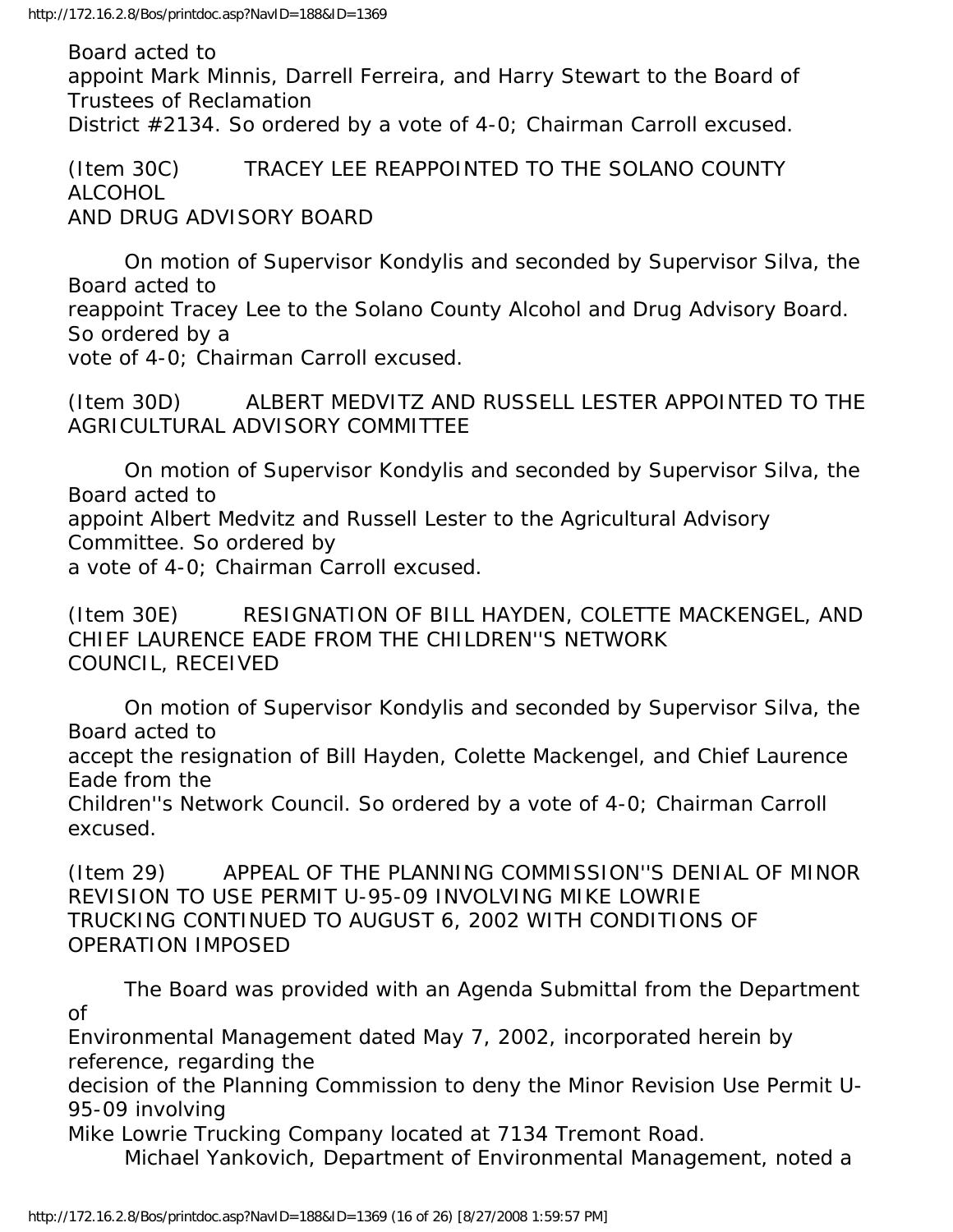number of changes

that have occurred and are outlined in a memorandum from his department dated May 2, 2002,

incorporated herein by reference. The major changes include a request for continuance with

conditions and filing a Notice of Non-Renewal and cancellation of his Williamson Act contract,

which will take approximately 90 days to process. Mr. Yankovich requested the Board grant a

continuance for 90 days so both issues can be addressed at the same time.

 Mr. Yankovich reviewed the conditions in the memo and noted there were two conditions

the applicant had an issue with. Condition 11 and the proposed operational hours of 7 a.m. to 6

p.m., and with condition 4 and would like to add "unless being worked on in the shop or being

washed".

Vice-Chairman Kromm opened the public hearing.

 Dan Russo, Attorney for the applicant, noted the need to remove the property from the

Williamson Act and the reason for the request for the 90-day extension, and general agreement with

the conditions of the extension except for number 4 and 11. Mr. Russo discussed additional

businesses in the general area that operate commercial trucks, there are 24,000 yearly trips of trucks

on the intersection, and that there may be instances in the summer where there may be an

emergency and a truck will need to be worked on.

 Greg Coppes, Dixon, noted he had no information relative to a continuance, and feels this

request is to allow Mr. Lowrie to operate for 90 days in violation of his use permit.

 Responding to questions posed by Vice-Chairman Kromm regarding the operational hours,

Mr. Russo noted 7 a.m. to 6 p.m. would be fine the majority of the time, but there may be some

exceptions for trucks that have problems and need to be repaired.

 Supervisor Silva suggested adding Saturday to the hours of operation wording to recognize

there may be emergencies/exceptions where trucks have to be repaired during off hours. Supervisor

Silva discussed the traffic issues facing the County and recommendations to run trucks at night to

reduce traffic.

 Mike Lowrie, appellant, noted more of his customers are requesting the trucks be on the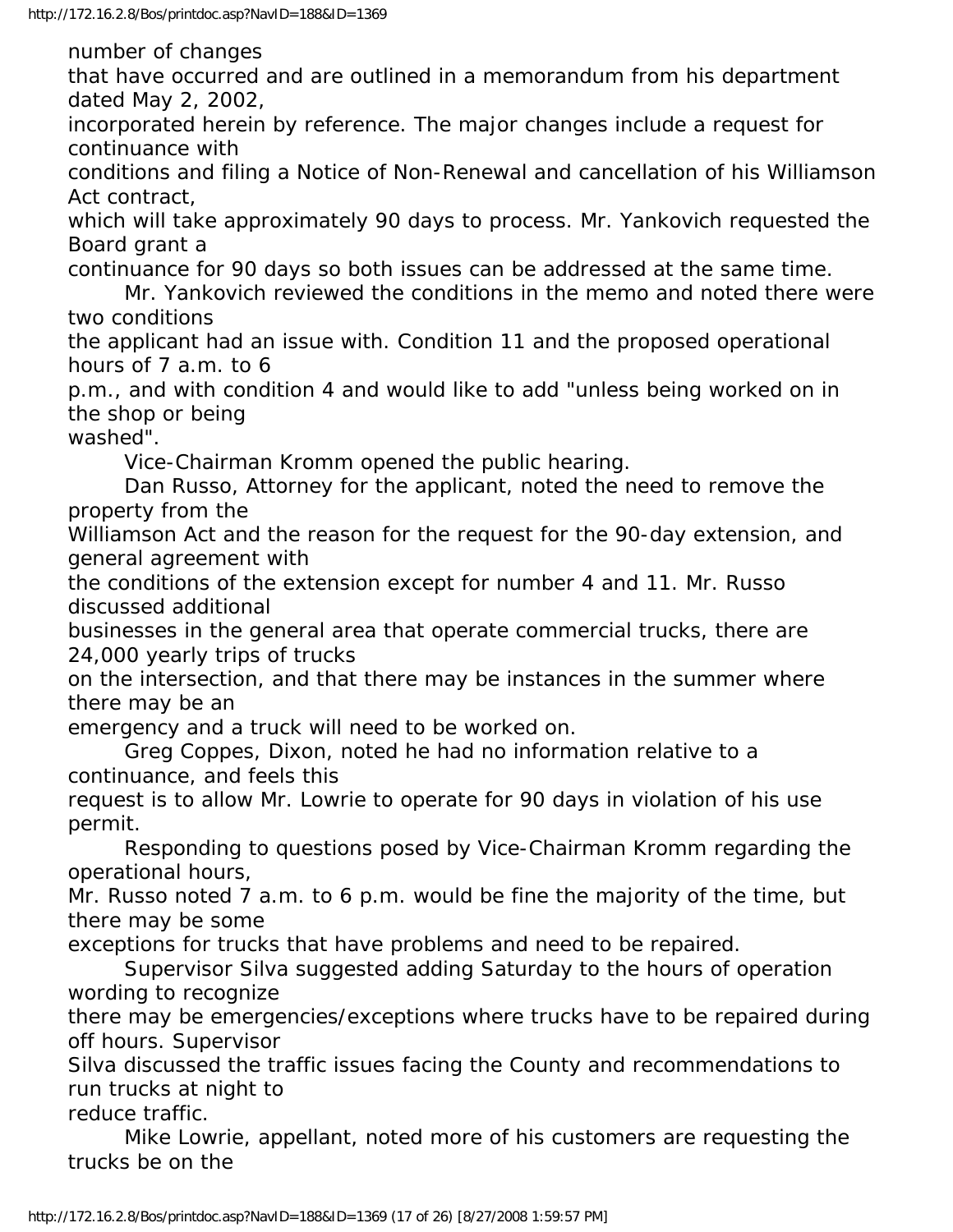road at night when there is less traffic, will keep off-hour repairs to a minimum, but there will be

those emergencies that have to be addressed.

 Responding to questions posed by Supervisor Silva regarding addition of wording to

condition 11, possibly justifiable exceptions, Mr. Yankovich noted commercial operation is not

allowed on this property but feels condition 11 is reasonable to alleviate the impacts of the

commercial operation will have for the 90 days, and suggested adding the wording to permit trucks

that are being worked on in the shop could be left there over night.

 Mr. Russo suggested a truck log could be kept for review by the Department of

Environmental Management.

 Greg Coppes, Dixon, voiced concern with the alternatives being recommended, and with the

operation of commercial vehicles in direct violation of County ordinance and the Williamson Act.

 Patti Coppes, Dixon, voiced concern with the 90 day extension, that Mr. Lowrie will not

comply with the conditions of the extension, with the amount of noise made by empty trucks

driving by, and questions why these trucks will be allowed to run in clear violation of the law. Ms.

Coppes noted research done relative to the use permit for Lowrie Trucking prior to purchase of her

property.

 Responding to questions posed by Supervisor Thomson regarding moving of the commercial

truck operation to a different location, Ms. Coppes noted there are no problems with any of the

agricultural trucks.

 Responding to comments by Supervisor Kondylis regarding imposing conditions and time

limits of the 90 day extension if they are adhered to, Ms. Coppes feels Mr. Lowrie would not adhere

to the conditions, feels past complaints have gone unheard, and questioned as to what the penalties

would be if the conditions are violated.

 Supervisor Thomson noted there have been problems with this use permit, we need to allow

time for Mr. Lowrie to rearrange his schedule to comply with the conditions if they are approved,

many other trucks in the area also make noise, and will work with everyone to achieve a resolution,

and suggested approval of the 90 day extension with condition 11 not being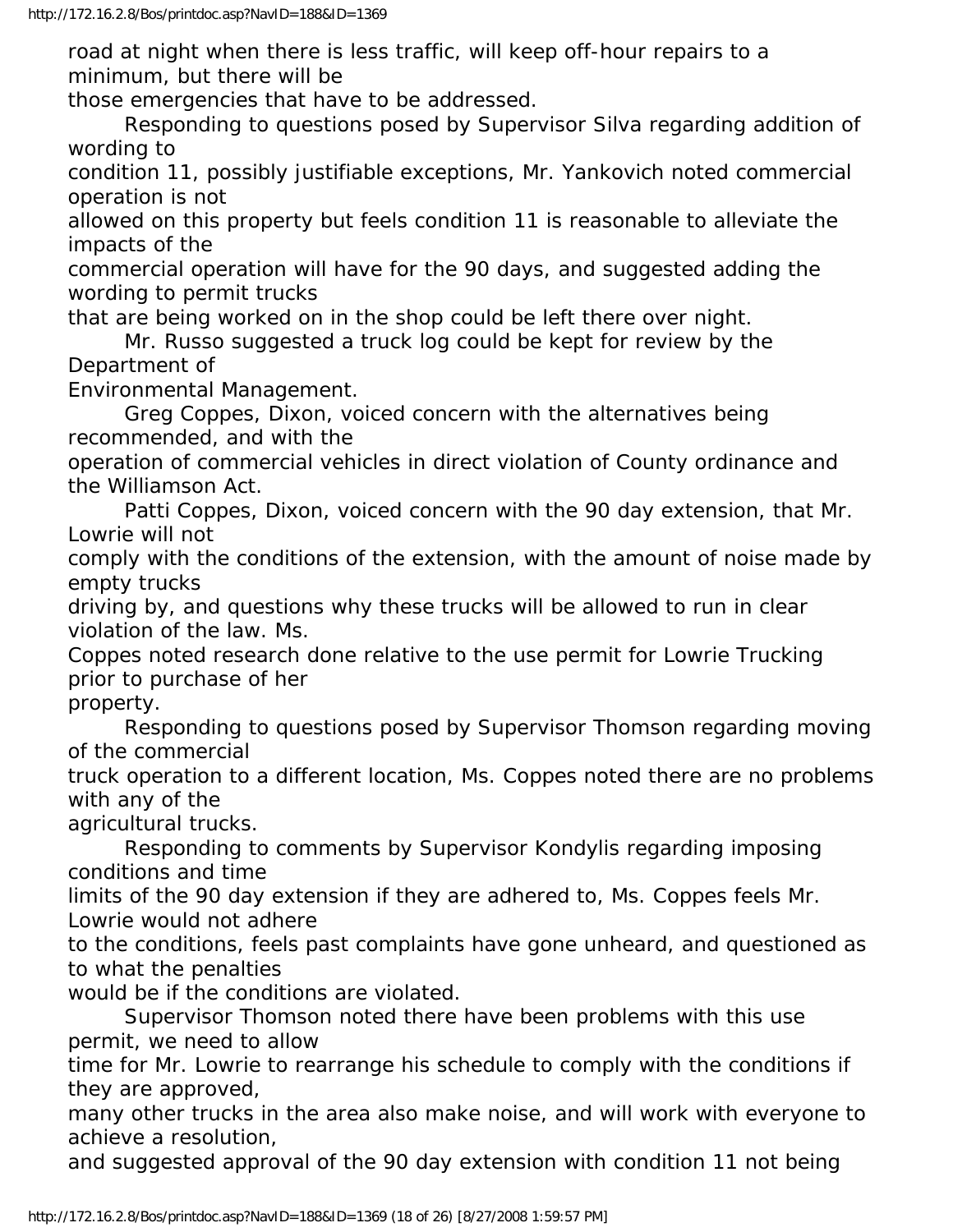imposed.

 Responding to comments by Supervisor Kondylis regarding property rights, noise is an

issue, and requested Mr. Lowrie give his assurance that every effort will be made to keep the noise

down and to try and operate between 7 a.m. and 6 p.m., Mr. Lowrie noted he has been working to

reduce the noise, discussed some roadway issues, and gave the Board his assurance that he would

comply with the conditions of the extension.

 Supervisor Kondylis requested staff to keep a log on any violations that are reported.

 Supervisor Kromm noted concern relative to operation of this business and direct violation

of the Williamson Act property.

 Deputy County Counsel Jim Laughlin clarified for the record that the action being taken

expresses no judgement on the appeal, that the appeal is being continued, these are just conditions

to allow the continuance to take place.

 On motion of Supervisor Silva and seconded by Supervisor Thomson, the Board acted to

approve the staff recommendations as listed in the memorandum from the Department of

Environmental Management dated May 7, 2002 for the 90 day extension, for the added language on

condition number 4 "unless trucks are being worked on, in the shop, or being washed", and with the

exception of condition number 11. So ordered by a vote of 4-0; Chairman Carroll excused.

 On motion of Supervisor Silva and seconded by Vice-Chairman Kromm, the Board acted to

approve condition number 11 as written. So ordered by a vote of 3-1; Supervisor Thomson voted

no.

(Item 28) FINAL REPORT OF THE ORGANIZATIONAL STUDY OF THE LIBRARY, APPROVED IN CONCEPT

 Library Director Ann Cousineau gave a brief background of the project, and noted this is a

piece of the overall new business model for the library.

 Consultant, Jeanne Goodrich highlighted the findings and recommendations of the

organizational study contained in an Agenda Submittal from the Library dated May 7, 2002,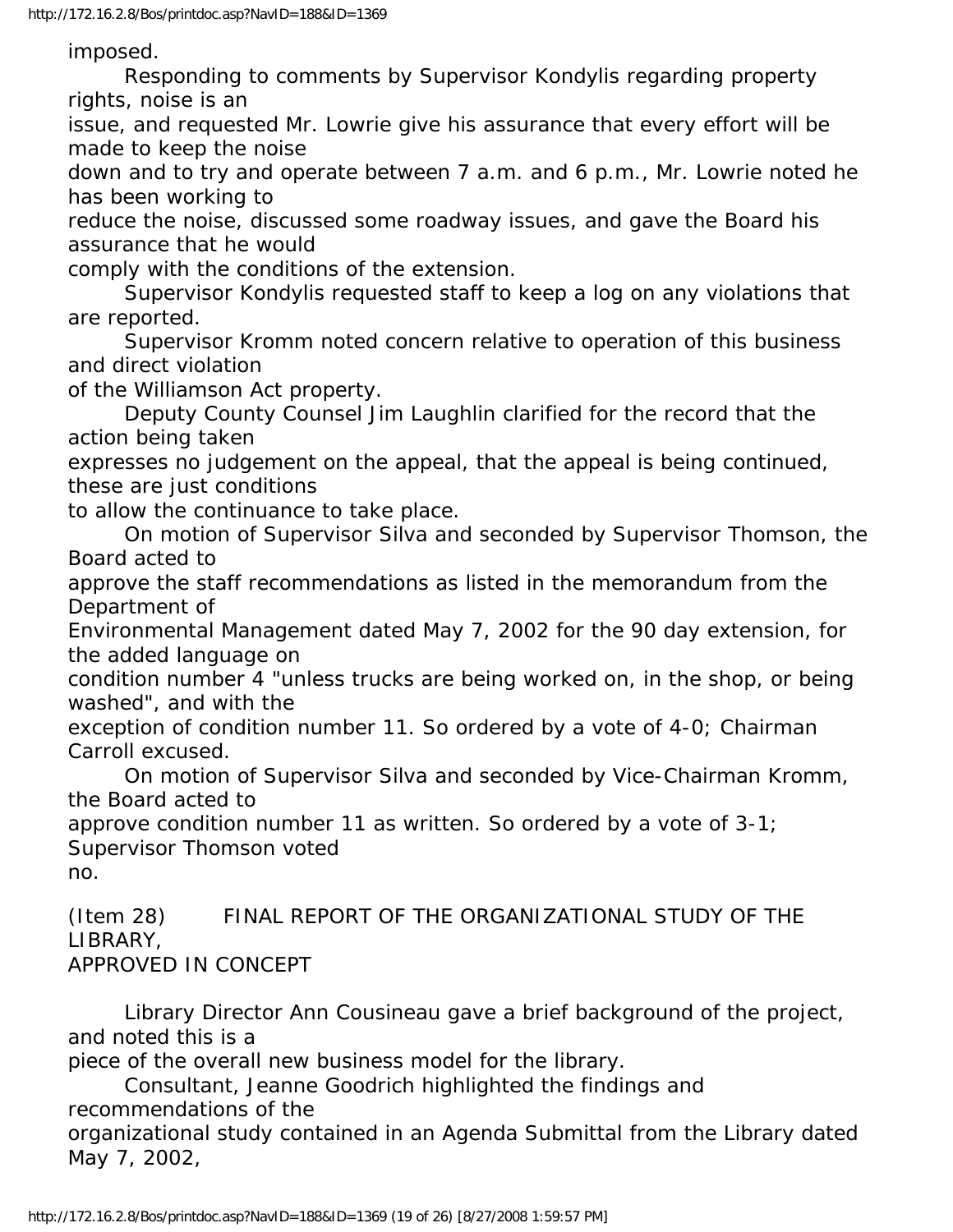incorporated herein by reference, regarding the reorganization of the County libraries.

 Responding to questions posed by Supervisor Thomson regarding recommendation for

additional administrative positions, scope of duties, Ms. Goodrich noted the recommendation to

consider changing the title of the Administrative Librarians to reflect more of a Deputy Director

since this is a top administrative position, with the scope of duties that would encompass broader

responsibilities to address the day to day operations of the libraries.

 Responding to concerns voiced by Supervisor Kondylis regarding increased costs, Ms.

Cousineau noted the next steps is to work with Maximus to clarify the positions of which there will

only be two added deputy director positions, and noted this organizational study is showing a way

to reorganize the workforce to spread the staff into the new facilities without hiring many new staff

members. One of the goals is to continue the work with Maximus to accurately reflect what the

positions really do. A review does need to be done on the positions and what the work is since the

jobs are changing.

 Supervisor Kondylis would like to see a job classification study prior to approval of this

report, and would accept this report.

 Ms. Cousineau noted there is more work to be done, this study notes we are doing things

differently, technology has changed the way services are delivered, the job descriptions need to be

updated.

 Vice-Chairman Kromm noted he likes this approach which provides a structural outline with

the Library almost doubling the number of facilities and the details will have to be worked out, and

feels this is an agreement with the general idea of the structure.

 On motion of Supervisor Kondylis and seconded by Vice-Chairman Kromm, the Board

acted to accept the final report of the Organizational Study of the Library. So ordered by a vote of

4-0; Chairman Carroll excused.

(Item 24B) RESOLUTION NO. 2002-099 APPROVING THE FORM OF AND AUTHORIZING THE EXECUTION AND DELIVERY OF A JOINT EXERCISE OF POWERS AGREEMENT CREATING THE CALIFORNIA STATEWIDE FINANCING AUTHORITY; AND DIRECTING AND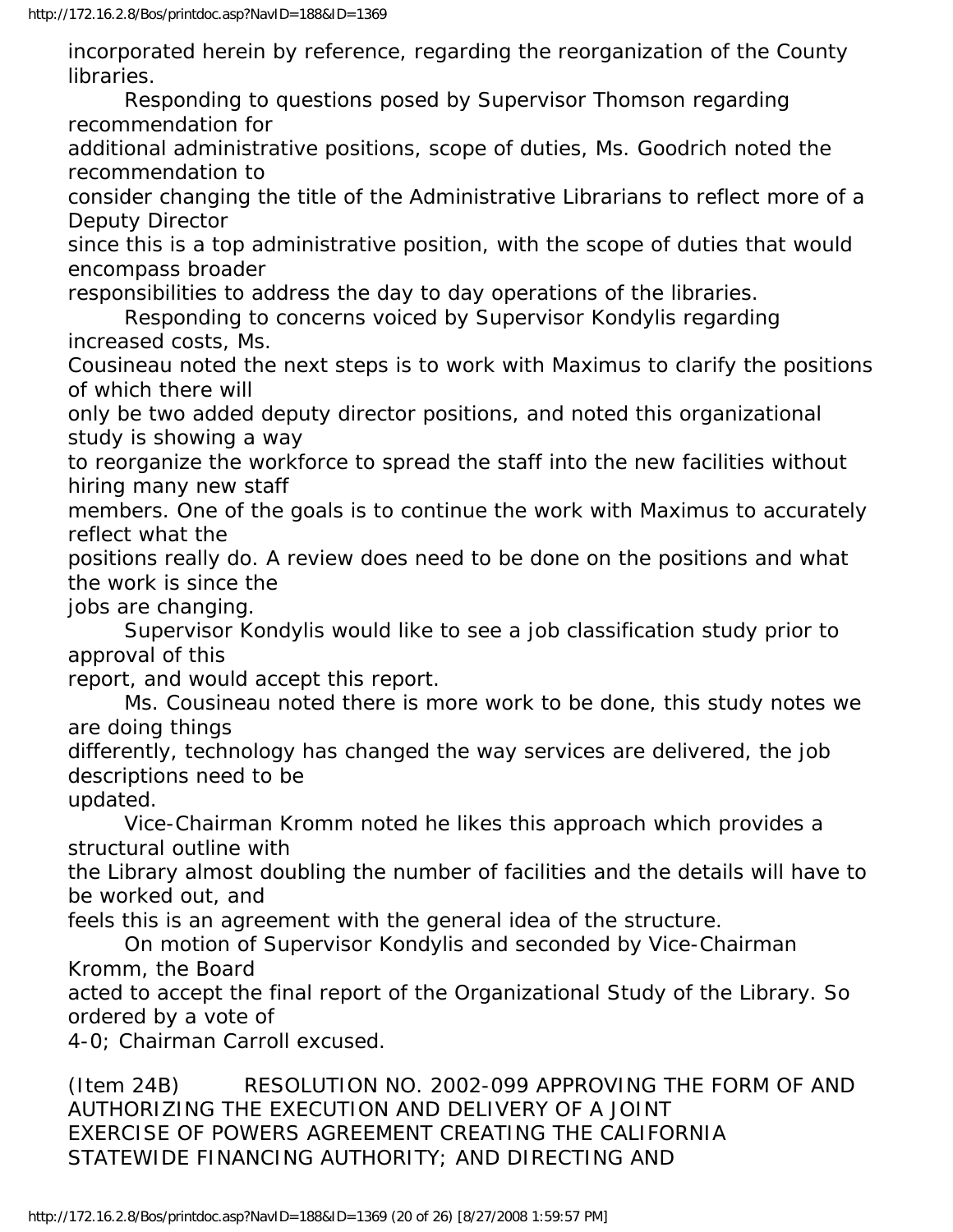AUTHORIZING CERTAIN OTHER ACTIONS IN CONNECTION THEREWITH, ADOPTED

 RESOLUTION NO. 2002-100 APPROVING THE FORM OF AND AUTHORIZING THE EXECUTION AND DELIVERY OF A PURCHASE AND SALE AGREEMENT, A TRUST AGREEMENT, AN ESCROW AGREEMENT AND RELATED DOCUMENTS WITH RESPECT TO THE SALE OF THE COUNTY''S TOBACCO SETTLEMENT REVENUE; AND DIRECTING AND AUTHORIZING CERTAIN OTHER ACTIONS IN CONNECTION THEREWITH, ADOPTED

 Assistant County Administrator Darby Hayes reviewed the information contained in the

Agenda Submittal from his office dated May 7, 2002, incorporated herein by reference, regarding

securitization of the Solano County''s Master Tobacco Agreement Revenues (MSA). With litigation

settled, Mr. Hayes recommended going with the CSAC pool on securitization that will result in a

minimum of \$52.5 million that could be placed in the proposed endowment fund, and discussed the

benefits and scenarios for use of the funds. The documents are in final draft form and the

documents would not be signed until County Counsel ensures the documents are in order. This is

an open-ended securitization and the bonds should be paid off in twenty to twenty-two years. Mr.

Hayes noted some urgency in participating in securitization since the State is contemplating

securitizing the State settlement money.

 County Administrator Michael Johnson noted for clarification of recommendation number

two that we go forward, if the estimate is significantly below the minimum of \$52 million we

reserve the right to not proceed with the transaction and the same with the issuance costs.

 Responding to questions posed by Supervisor Thomson regarding the County''s credit rating

relative to the proposed State actions, Financial Advisor Peter Miller, Public Financial

Management, noted there could be credit pressure put onto the counties with the State financial

issues.

 Responding to questions posed by Vice-Chairman Kromm on whose credit secures these

bonds, Mr. Miller noted the bonds for securitization will have nothing to do with the County''s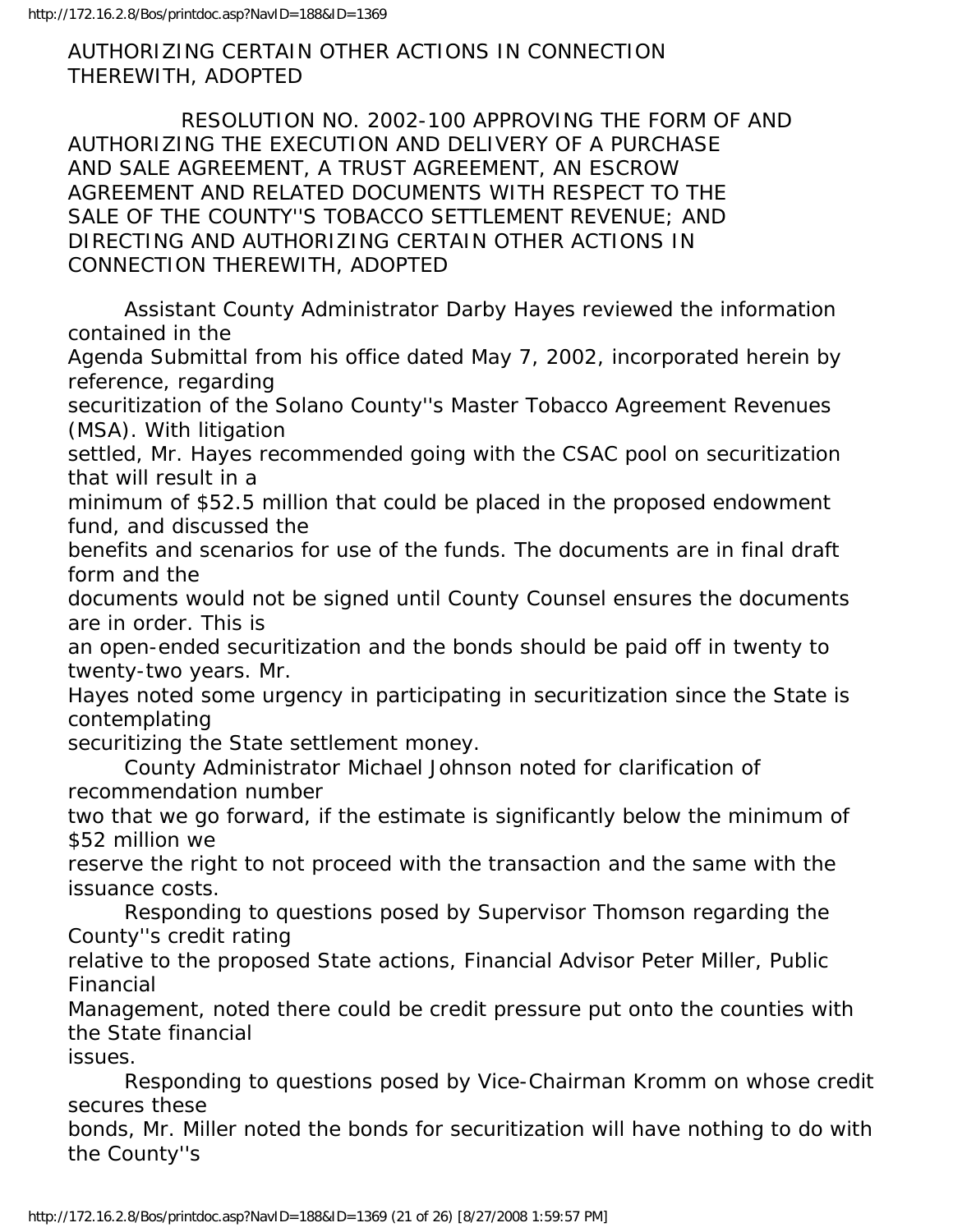credit at all. This stream of revenue is being sold up front for a specified amount of money, and

after it is sold there is no recourse against the County.

 Responding to questions posed by Supervisor Thomson regarding differences in financing,

Mr. Hayes noted there is about \$2 million difference in the scenarios proposed by CSAC.

 Responding to concerns voiced by Supervisor Silva if tobacco sales are lower than projected

or elimination of the MSA and the repayment of the bonds, Mr. Hayes noted repayment of the

bonds will not be the responsibility of the County with the sale of the revenue stream. Mr. Miller

noted the only money that can be used to pay off the bondholders is from the MSA, there is no

recourse to the County if the revenue stream is sold. If there is no longer any MSA money available

the bonds will remain outstanding and the bondholders will not be repaid, there will be no recourse

to the County, the County''s name will not be on these bonds since the revenue source was sold.

 Vice-Chairman Kromm noted this is one of the most complex financing transactions he has

seen, the key piece of the Purchase and Sale Agreement on page 3 where it is noted we are selling

the tobacco money without recourse. The buyer will be getting the stream of cash only. The

questions are do we want to securitize and at what level of spending, and does this structure make

sense.

 Supervisor Kondylis noted agreement with securitization, but voiced concern with

recommendation six. It has been agreed that the MSA money would be used for health care

purposes over and above the normal amount done by the County. This recommendation is to

backfill health programs, and Supervisor Kondylis feels reserves should be used.

 Supervisor Silva feels the \$10 million should be held aside, for at least 18 months, to be

used if programs are in trouble of being cut.

 Vice-Chairman Kromm feels securitization makes sense, would like to stay at the \$3.5

million target for annual expenditures, and noted the withdrawal stream could be altered if needed.

 Responding to concerns voiced by Vice-Chairman Kromm regarding the endowment being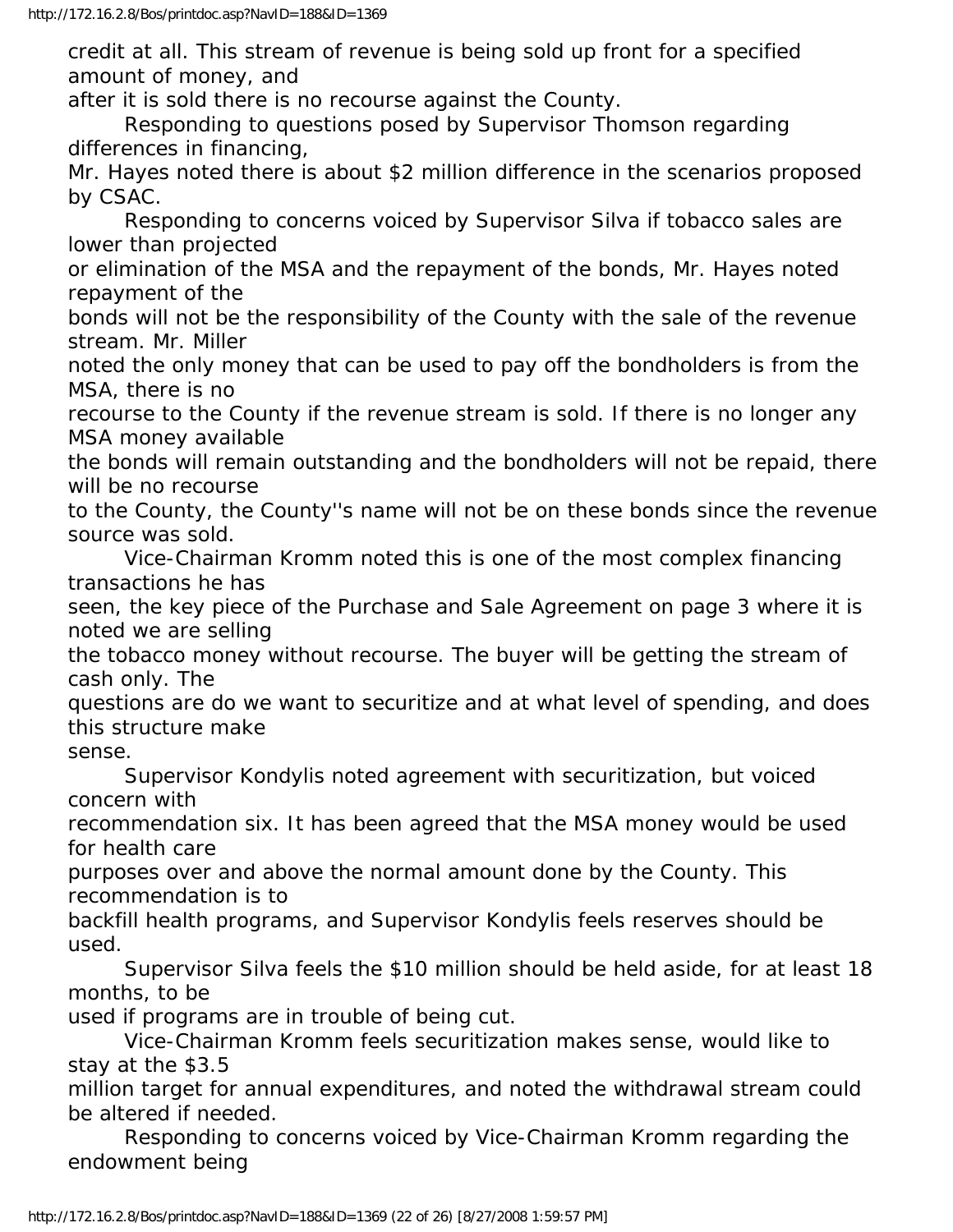clearer that the funds are to be used for health and substance abuse programs only, and is there a

way to secure the money for these specified purposes, Mr. Hayes stated there is no way to tie the

funds up completely, but it could be tied to a super majority of the Board and require a 4/5''s vote to

take money out of the fund. With the funds not being used for capitol projects only a specified

amount can be taken out at any one time, which is also a projection of the funds. Mr. Hayes

explained reasoning for recommendation 6.

 Auditor-Controller William Eldridge noted agreement of securitization of many auditors in

the state, and the importance of doing it now.

 Vice-Chairman Kromm agreed with the requirement for the super majority of the Board and

require a 4/5''s vote to take money out of the fund, and to have the current MSA reserves subject to

Board appropriation or redirection based on severe financial fiscal problems. Since these are draft

documents, Supervisor Kromm requested he be able to review the final documents prior to

execution by the County Administrator to ensure a clear understanding of the documents.

 On motion of Supervisor Kondylis and seconded by Supervisor Silva, the Board acted to

approve the departmental recommendations with the exception of item 6, and to adopt Resolution

No. 2002-099 Approving the Form of and Authorizing the Execution and Delivery of a Joint

Exercise of Powers Agreement Creating the California Statewide Financing Authority; and

Directing and Authorizing Certain Other Actions in Connection Therewith, and Resolution No.

2002-100 Approving the Form of and Authorizing the Execution and Delivery of a Purchase and

Sale Agreement, a Trust Agreement, an Escrow Agreement and Related Documents with Respect to

the Sale of the County''s Tobacco Settlement Revenue; and Directing and Authorizing Certain Other

Actions in Connection Therewith. So ordered by a vote of 4-0; Chairman Carroll excused.

 On motion of Supervisor Silva and seconded by Supervisor Thomson, the Board acted to

approve recommendation number 6 to retain the existing MSA reserve fund to provide a means to

ensure the County Health programs suffer minimal impacts due the current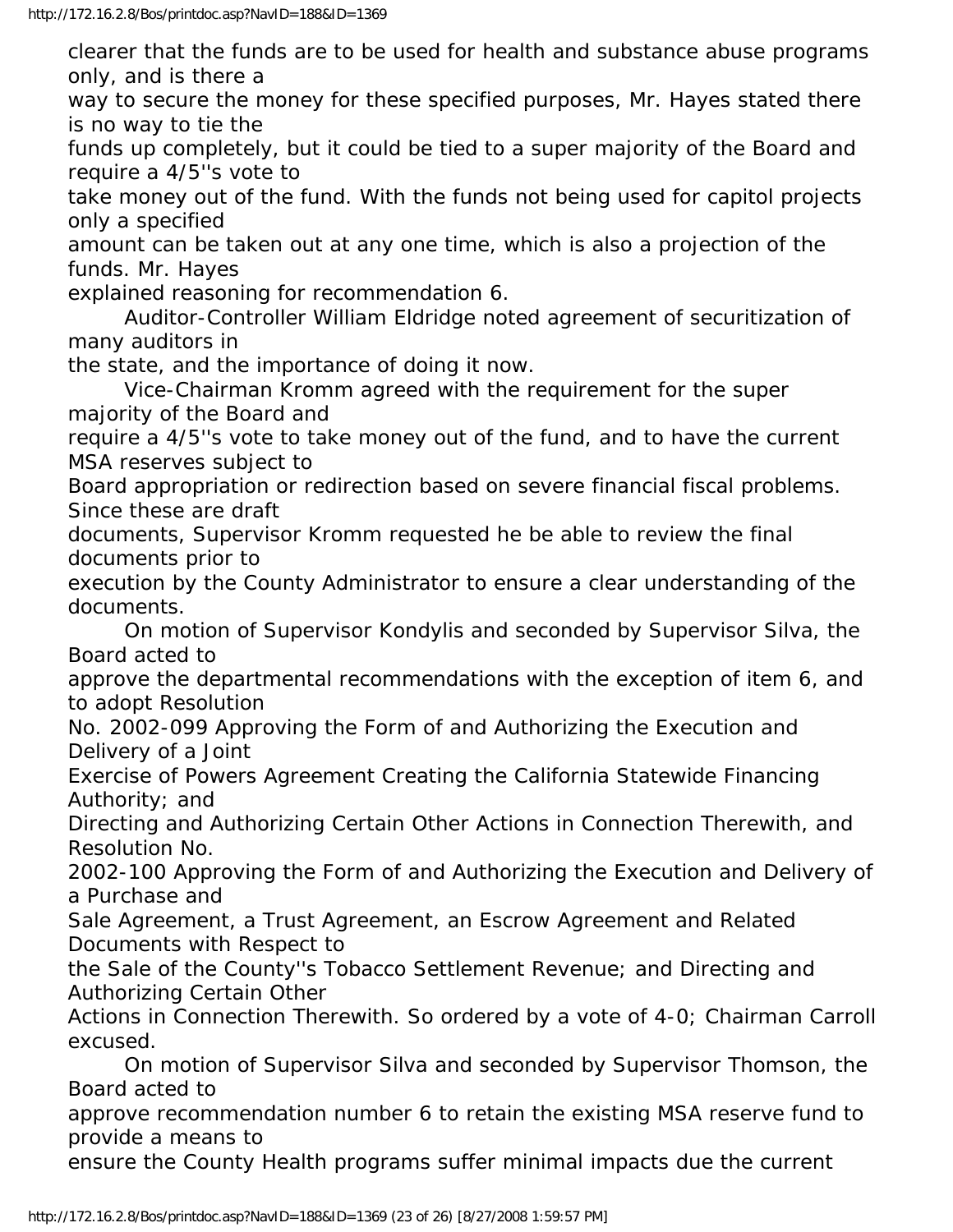State fiscal crisis and to

augment the interest revenue stream created by the Solano County Health Endowment Fund. So

ordered by a vote of 3-1; Supervisor Kondylis voted no, Chairman Carroll excused.

(Item 27) CONSIDERATION TO FORM A COUNTYWIDE COUNTY SERVICE AREA (CSA) TO BE CONTINUED

 County Administrator Michael Johnson gave a brief history of this proposal, and the need to

simplify the tax code throughout the State with consolidation of small independent districts such as

this.

 Director of Transportation Charlie Jones, Jr. reviewed the information contained in an

Agenda Submittal from his office dated May 7, 2002, incorporated herein by reference, regarding

the consolidation of the existing street lighting and lighting districts into one Countywide Service

Area district.

 Responding to questions posed by Supervisor Kromm regarding where the \$380,000

funding currently in the districts came from, what would happen to the \$380,000 if a new district is

formed, continued collection of taxes form the current districts, Mr. Jones noted the funds came

from property taxes and collected from the people within the district boundaries. The current funds

would be rolled into the single county service area (CSA) that would be formed, and could then be

used for street lights in any of the unincorporated area within the County. When the single district

is formed property tax would be collected from all living in the unincorporated areas.

 Responding to questions posed by Supervisor Kromm regarding the unincorporated areas

that are not listed in the report such as Allendale, Mr. Johnson noted a portion of the 1% property

taxes from the lighting district areas has been collected; these areas pay the same amount of tax as

everyone else. After one CSA is formed, the remaining funds from the lighting districts will be

moved into the CSA, and in the future funding will be derived from all the unincorporated areas.

 Supervisor Silva voiced concern with the reallocation of the \$380,000 that has been paid by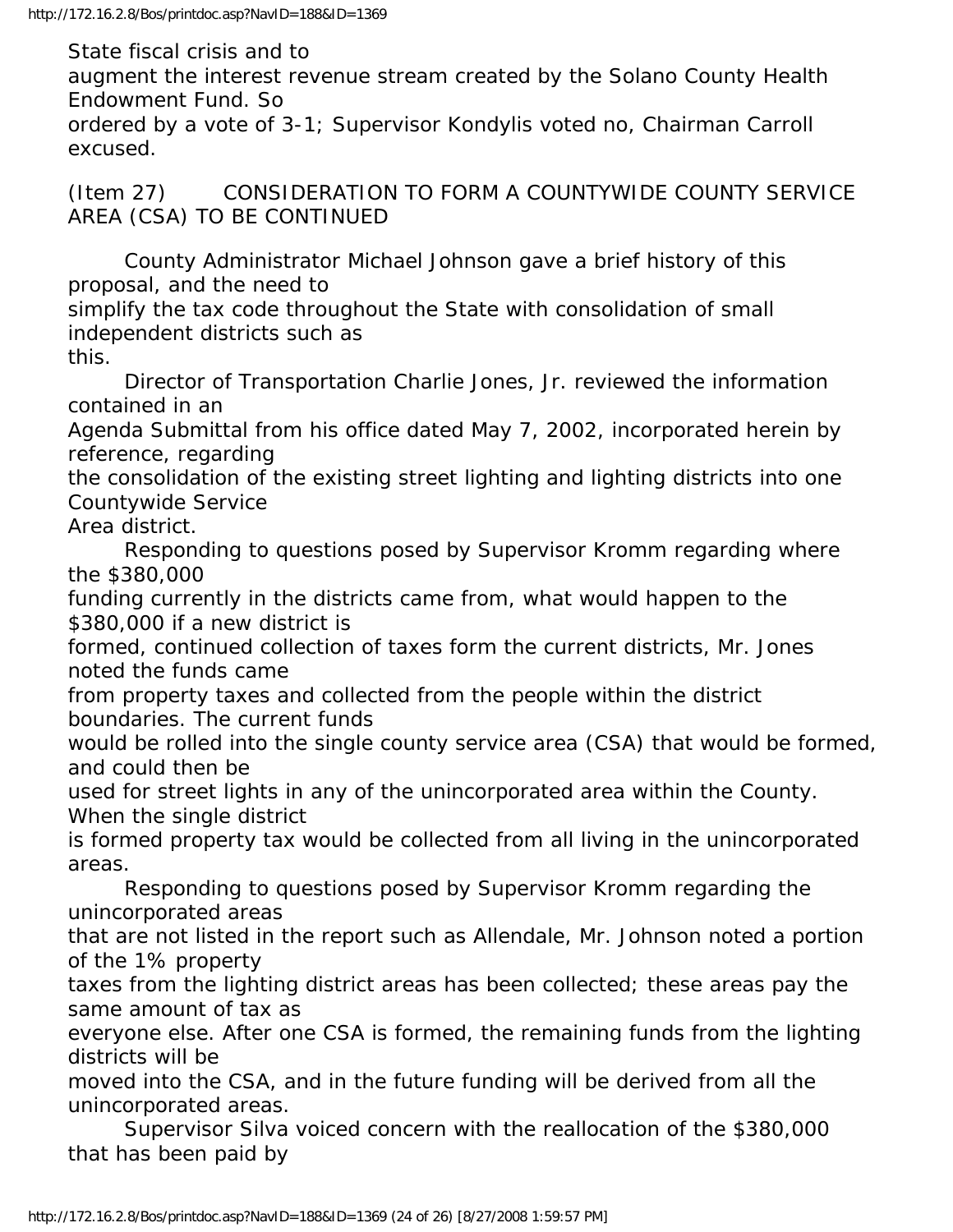the current eight lighting districts a lot of which has been paid by people in lighting districts in his

area, and feels the proposal will remove the money from the current districts. Auditor-controller Bill Eldridge noted property taxes will stay the same, with the formation

of one CSA everyone living in the unincorporated area will benefit.

 Calvin McMurphy, Southern Solano County Neighborhood Watch, noted light studies that

have been done in the Sandy Beach area, Homeacres area, and the Starr Subdivision area. These

studies concluded more streetlights are needed in these areas. Increased lighting should have been

done 30 years ago, the \$380,000 is not a surplus and should be used in the districts where the money

was collected, street lighting location blueprints have been provided to the Department of

Transportation, and feels lights should be installed.

 Donald Tipton, Homeacres Improvement Association, noted the need to have sufficient

lighting installed to meet the health and safety needs assessment done by the Sheriff''s Department,

questioned what the County actually owns relative to the lights and poles, noted needs surveys done

in 2001, and noted work over six or seven years to get additional lights installed or current lights

repaired. The Vallejo districts are the only ones actually asking for lights, and feels the Sheriff''s

Department should be included to ensure the health and safety needs are met in the Homeacres area.

 Supervisor Thomson feels the needs in the current districts should be addressed, and any

remaining funds could then be consolidated into the new CSA.

 Supervisor Kondylis would like to find a way to secure the funds generated in a district to

repair any needs there first. This would require a report on what the needs are in each district, and

information needs to be provided on who owns the poles, the lights, and the arms. Supervisor

Kondylis questioned whether the bulbs can be replaced with non-reflective lights.

 Mr. Johnson noted a cooperative purchase agreement with the cities to purchase poles at a

greatly reduced price, part of the savings from this agreement are reflected in these remaining funds.

The County now has the responsibility for maintenance and installation of the poles.

Vice-Chairman Kromm noted consensus to continue this issue until the